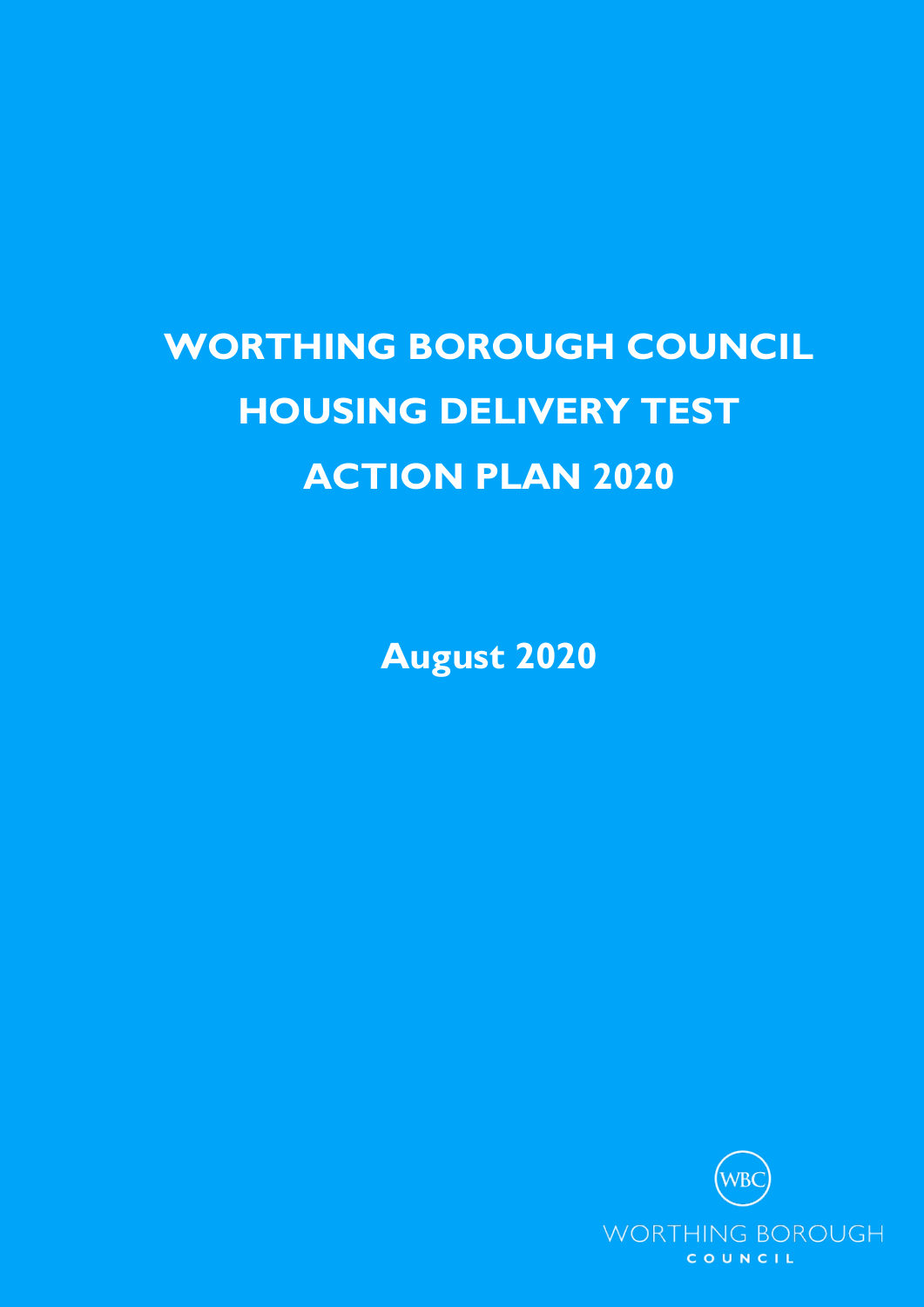# **WORTHING BOROUGH COUNCIL HOUSING DELIVERY TEST ACTION PLAN 2020**

| <b>Contents</b>                                                                                                                                                                                               | Page                                                                        |
|---------------------------------------------------------------------------------------------------------------------------------------------------------------------------------------------------------------|-----------------------------------------------------------------------------|
| 1. Introduction                                                                                                                                                                                               | $\overline{2}$                                                              |
| Context<br>Why an Action Plan has been prepared<br><b>Purpose and Objectives</b><br>Relationship with other plans and strategies for housing delivery<br>Approach and Methodology                             | $\overline{2}$<br>$\overline{\mathbf{4}}$<br>5<br>$\,6\,$<br>$\overline{7}$ |
| 2. Housing Delivery Analysis                                                                                                                                                                                  | 9                                                                           |
| Past performance on housing delivery<br><b>Current housing supply</b><br>Housing delivery analysis<br>Potential barriers to delivery                                                                          | 9<br>10<br>12<br>15                                                         |
| <b>3. Key Actions &amp; Responses</b>                                                                                                                                                                         | 17                                                                          |
| Ensure housing delivery remains a Council priority<br><b>Review of Local Plan</b><br><b>Planning Policy</b><br>Improving our planning applications processes<br>Other initiatives to support housing delivery | 17<br>17<br>18<br>19<br>21                                                  |
| 4. Monitoring, Engagement and Next Steps                                                                                                                                                                      | 24                                                                          |
| Monitoring<br><b>Next Steps</b>                                                                                                                                                                               | 24<br>24                                                                    |
| <b>5. Conclusion</b>                                                                                                                                                                                          | 25                                                                          |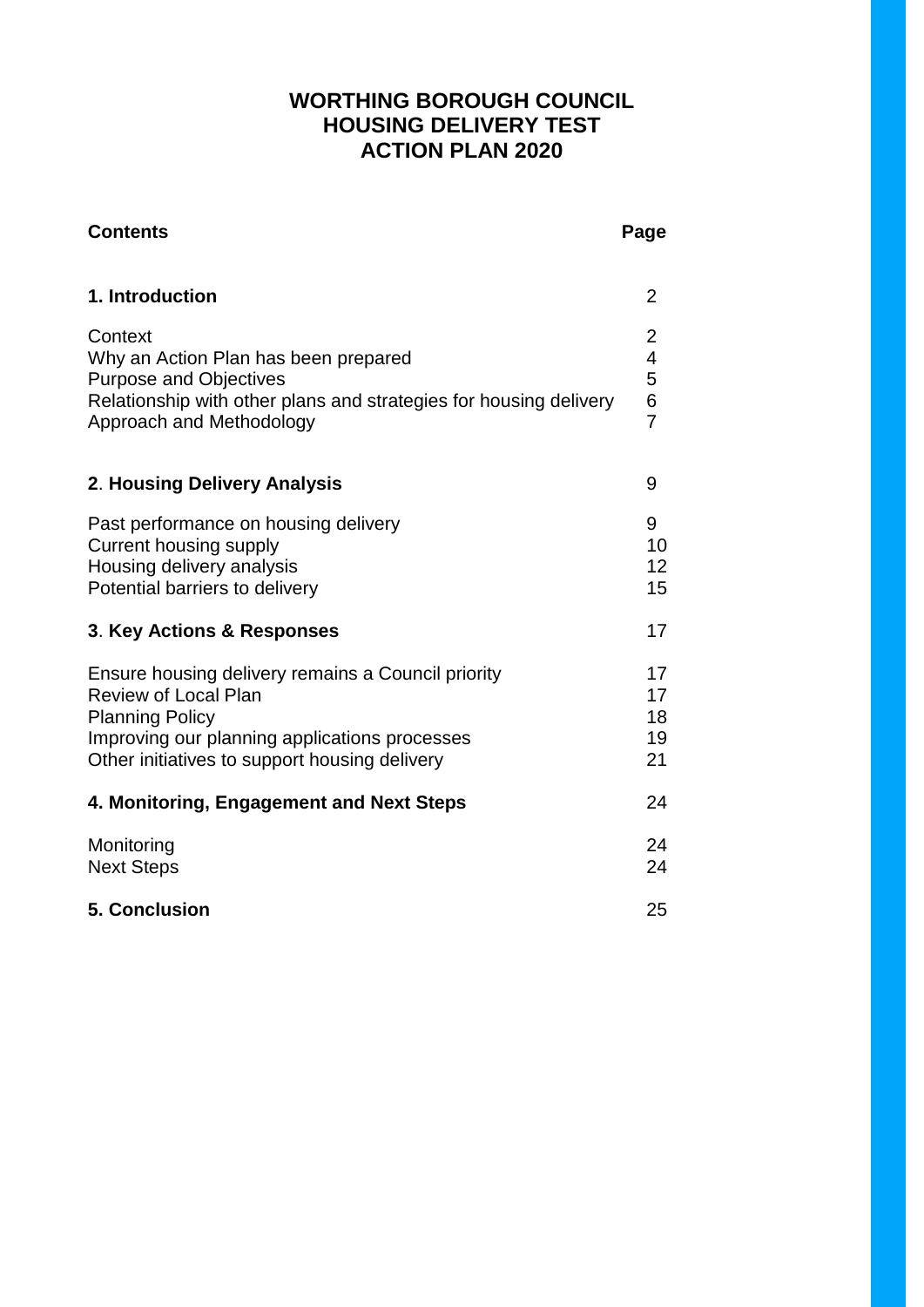# **1. Introduction**

# **Context**

- 1.1 The Council recognises the Governments' commitment to boost the delivery of new homes and has responded to this challenge by undertaking a full review of the existing adopted Worthing Core Strategy 2011, which helps to set the strategy for development across the Borough.
- 1.2 The existing Worthing Core Strategy was adopted at a time when there was not a strong relationship between the housing targets set for Worthing within Regional/Structure Plans and the need and demand for new homes within the borough. This is because the previous targets took account of the significant development constraints faced by Worthing and were therefore strongly influenced by the capacity of the borough to accommodate new homes in terms of its physical and environmental characteristics.
- 1.3 The National Planning Policy Framework (NPPF) now requires that local planning authorities meet their full need for both market and affordable housing as far as is consistent with other policies in the Framework. In response to this significant change, together with other changes at national level, the Council committed to review the existing Core Strategy and progress a new Local Plan.
- 1.4 In spring 2016 the first stage of Local Plan review (the Issues and Options stage) was published for consultation. At that stage the Council sought views and suggestions on how Worthing should grow and develop in the future. This consultation identified the challenges facing the borough and the options that could help address them.
- 1.5 All responses received at the Issues and Options stage informed the next stage of Plan preparation and the evidence that needed to be put in place to support it. In autumn 2018 the Council published its preferred options in its Draft Worthing Local Plan 2018 and work is currently progressing to prepare the Submission version of the Plan. This builds on the responses received at the two earlier stages and the emerging evidence. Regulation 19 consultation of the Local Plan was due to be held autumn 2020. However, the impacts of Covid-19 have meant that the timetable needs to be reviewed. It is now expected that Regulation 19 consultation will commence early in 2021 with Submission and Examination to follow in the spring and summer. As such, the expected adoption date for the new plan will now be autumn 2021.
- 1.6 In line with the NPPF, the Council is seeking to plan positively to establish whether housing delivery could be increased significantly to help close the gap between the level of identified need and recent levels of housing delivery.
- 1.7 At the time of the publication of the DWLP (Oct 2018) the Objectively Assessed Need (OAN) (based on the 2016 household projections published in September 2018) was 12,801 dwellings over the Plan period (at that time the end of the plan period was 2033). This equated to 753 dwellings per annum (capped). Since then work underway on the Submission version of the plan has revised the end of the Plan period to 2036.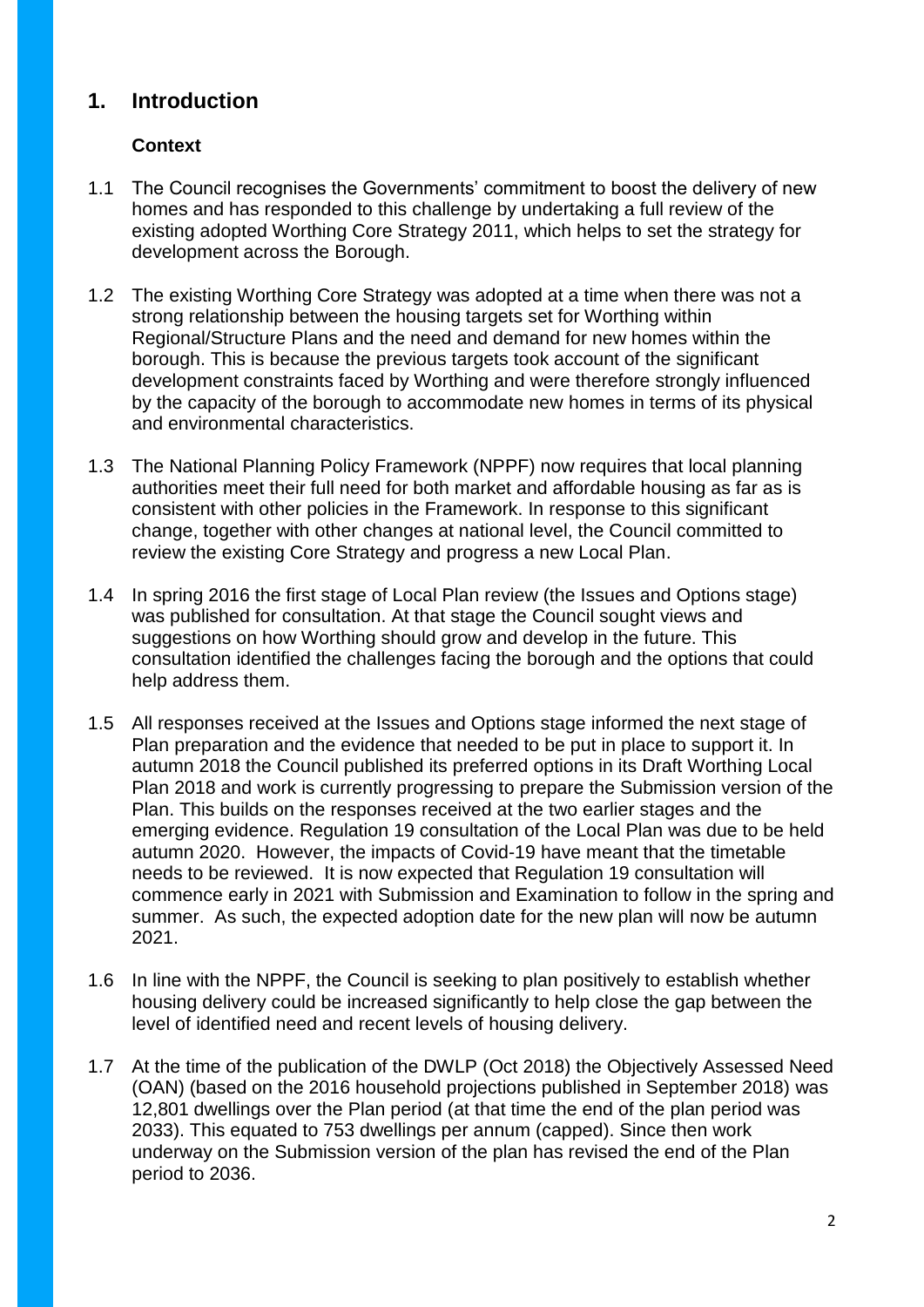- 1.8 The most recently published Annual Monitoring Report (Dec 2019) reported an OAN (based on the 2014 Household Projections) of 17,620 dwellings over the revised Plan period 2016 – 2036. This equates to 881 dwelling per annum (capped). At the time of publishing this second Action Plan the most up-to-date OAN is 17,700 dwellings over the revised plan period which equates to an annual requirement of 845 dwellings per annum (capped).
- 1.9 The level of identified housing need for the plan period is a much higher level of housing delivery than the borough has previously planned for or delivered. To put this into context, the current adopted Core Strategy 2011 set a housing requirement of 200 dwellings per annum and the average annual delivery rate since 2006 has been 301 dwellings (which includes a significant level of housing delivered on a large greenfield site at West Durrington).
- 1.10 In light of the changes made to national planning guidance and the need to meet, as much as possible, the housing need for Worthing the spatial strategy taken forward in the emerging plan is similar to that incorporated within the Worthing Core Strategy (i.e. placing a strong emphasis on regeneration and transforming key sites within the urban area). However, a key difference has been the need to now look more positively at potential development options, including greenfield sites located around the edge of the borough.
- 1.11 The most significant constraining factor when considering future development is land availability. Worthing is tightly constrained and there is little scope to grow beyond the current Built up Area Boundary without merging with the urban areas of Ferring (to the west) and Sompting/Lancing (to the east) and without damaging the borough's character and environment. Furthermore, the town is relatively compact and there are very few vacant sites or opportunity areas within the existing Built up Area that could deliver significant levels of growth. Therefore, the reality is that when compared to many other local authority areas, there are relatively few options for growth.
- 1.12 The emerging spatial strategy seeks to achieve the right balance between planning positively to meet the town's development needs (particularly for jobs, homes and community facilities) with the continuing need to protect and enhance the borough's high quality environments and open spaces within and around the town. The overarching objective is therefore to maximise appropriate development on brownfield land and add sustainable urban extensions adjacent to the existing urban area. The core principles set out in the draft Plan take account of the characteristics of the borough and provide a clear direction for development in and around the town. The spatial strategy will help to steer new development to the right locations whilst at the same time helping to protect those areas of greatest value / sensitivity.
- 1.13 The strategy as set out in the Draft Worthing Local Plan 2018 identifies 8 'Allocations', 7 of which are considered to be key to the delivery of future housing in the borough. These comprise four urban sites that provide the greatest opportunity to deliver residential and wider regeneration and three edge of town sites that have been assessed as being suitable for allocation for housing development.
- 1.14 The Draft plan also identified six Areas of Change (AOCs) which are regeneration sites within the existing Built Up Area Boundary. However, at the Draft Plan stage they were less well advanced than the allocations and as such there was less certainty about the likely mix of uses, site capacity and delivery timeframe. However,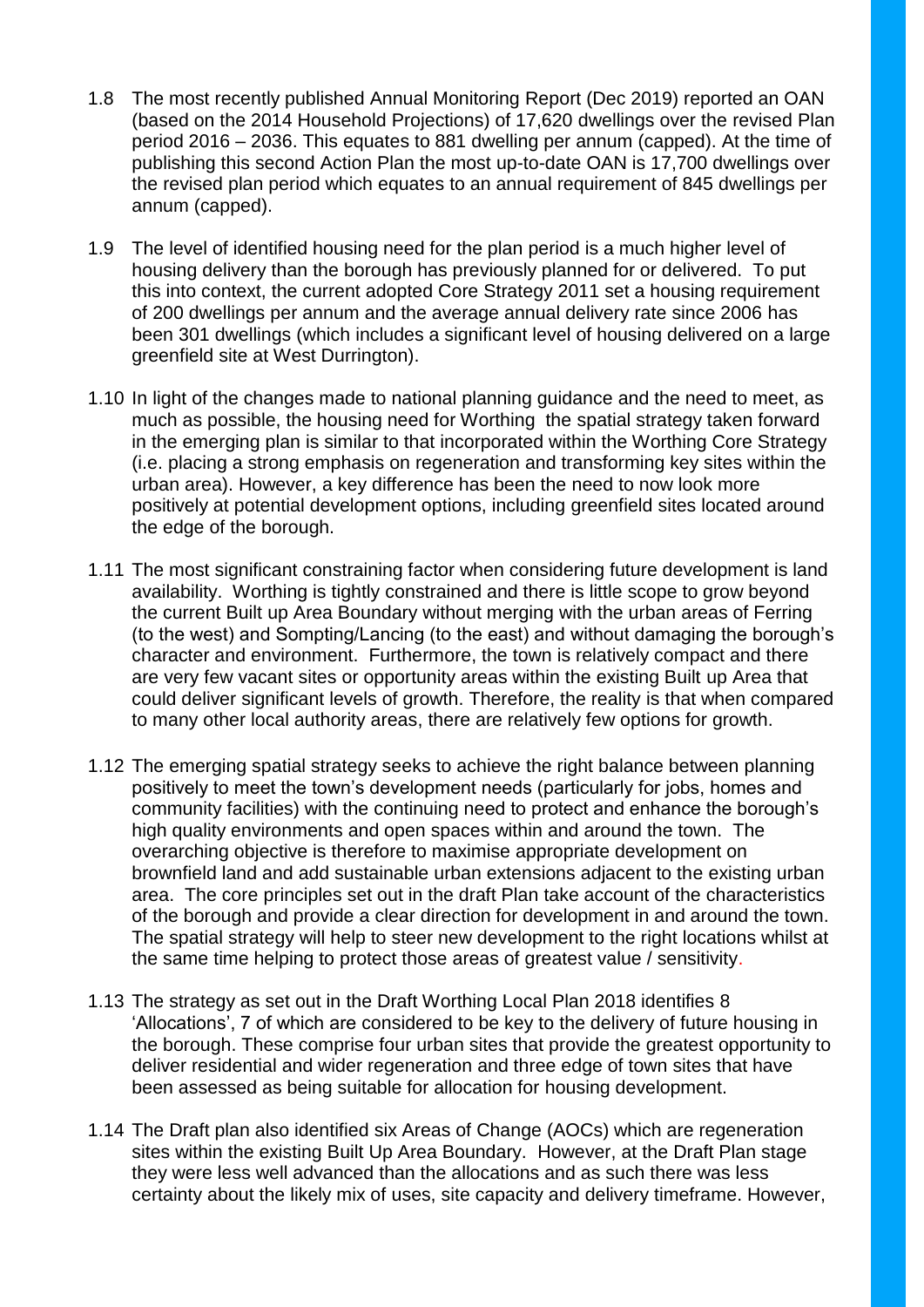as the gathering of evidence continues it is expected that all these sites will be taken forward into the Submission Draft version of the Plan due to be prepared by the end of 2020. Given the lack of available land in and around the Borough the scale of the developments planned are relatively small and there is a key focus placed on regeneration. In addition to the more significant urban sites proposed for allocation it is expected that small sites will play a greater role in housing delivery. Further clarity with regards to all development sites will be included within the Regulation 19 Submission Draft version of the Plan that will be prepared later in 2020.

### **Why an Action Plan has been prepared**

- 1.15 The 2018 revision to the National Planning Policy Framework (NPPF) introduced a Housing Delivery Test (HDT) as a mechanism to monitor housing delivery locally. The HDT measures additional net dwellings provided in a local authority area against the homes required. The consequences of failing the test are set out in the NPPF and these will apply until subsequent HDT results demonstrate that delivery in future years has improved:
	- A local planning authority must produce an Action Plan within six months if the Housing Delivery Test result is less than 95%
	- A local planning authority with a Housing Delivery Test result of less than 85% must provide a 20% buffer to the five year housing land supply
	- The presumption in favour of sustainable development applies if the Housing Delivery Test result is less than:
		- i) 25% in November 2018
		- ii) 45% in November 2019
		- iii) 75% from November 2020 onwards
- 1.16 Where an Action Plan is required, this should be prepared within 6 months of the test results being published. There was a delay in the publication of the HDT and the Ministry of Housing Communities and Local Government (MHCLG) published the test results on 13 February 2020. This second action Action Plan will therefore be published by 13th August 2020, which is line with the Government's requirements.

### *How is the Housing Delivery Test Measured?*

1.17 The methodology for calculating the HDT measurement is set out in the Housing Delivery Test Measurement Rulebook. It is based on the MHCLG statistics for the total net housing completions in a local planning authority area over a three year rolling programme which includes student and other communal accommodation using a ratio to adjust for occupancy. The result of the HDT for each local planning authority is published annually by the MHCLG in November.

### *How did Worthing perform against the Housing Delivery Test?*

1.18 For Worthing, the first HDT (covering the 3 monitoring periods from 2015 to 2018) housing delivery was measured against the adopted Worthing Core Strategy(CS) 2011 target of 200 homes per annum for Test Year 1 (being within the last 5 years). Given the Local Plan Adoption date, the calculation for Test Year 2 fell between the CS adopted target figure and the Minimum Local Housing Need Figure. For Test Year 3 the Minimum Local Housing Need Figure was used.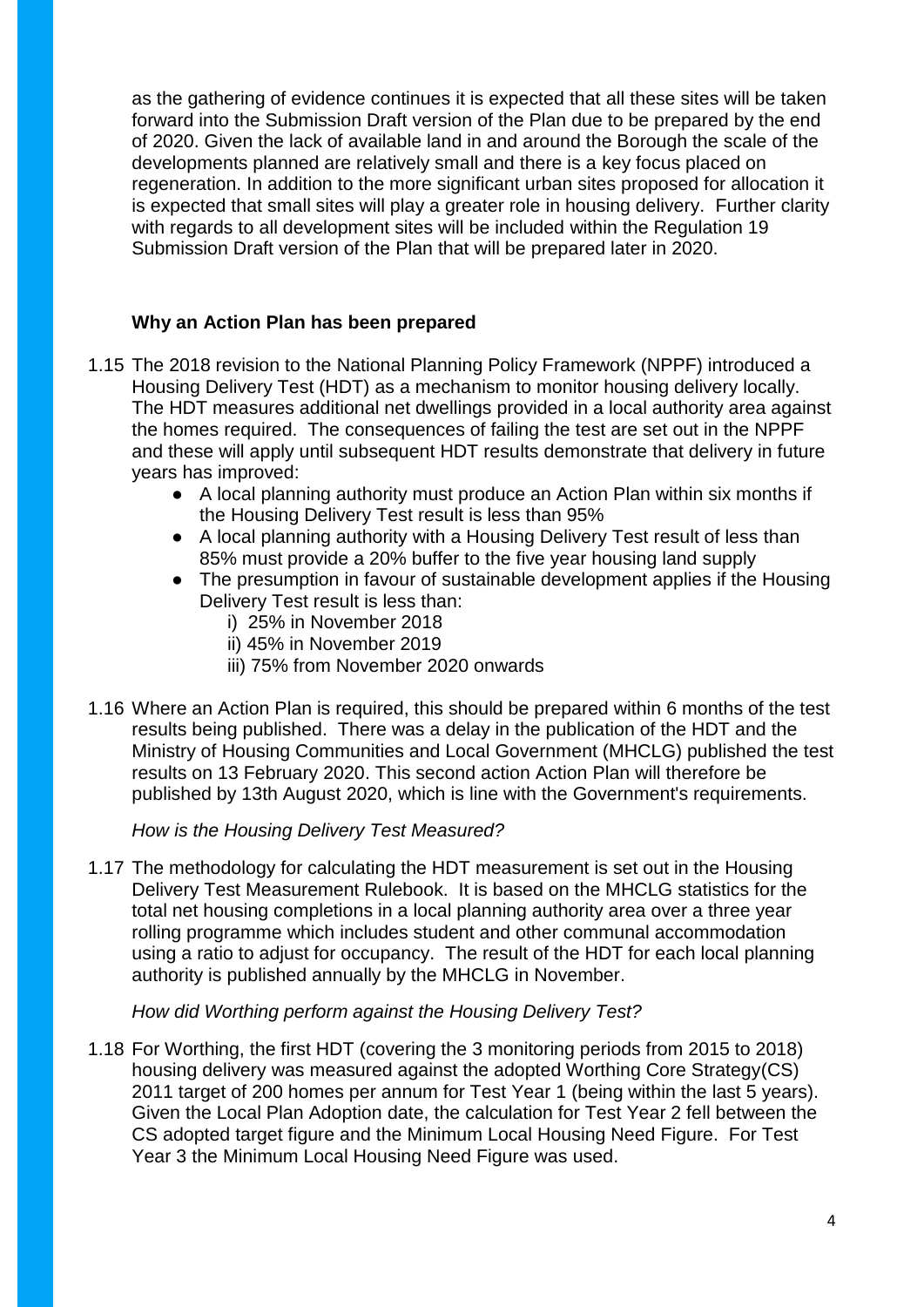1.19 The second HDT covers the 3 monitoring periods between 2016 – 2019 and measures housing delivery against a figure that falls between the CS adopted target figure and the Minimum Local Housing need figure for Test Year1 and the Minimum Local Housing Need figure is used for Test Years 2 and 3.

| Year                                                                       | Delivery Figure (net) <sup>1</sup> | <b>Annual Housing Target</b> |  |  |  |  |  |
|----------------------------------------------------------------------------|------------------------------------|------------------------------|--|--|--|--|--|
| 2016/2017                                                                  | 347                                | 598                          |  |  |  |  |  |
| 2017/2018                                                                  | 492                                | 622                          |  |  |  |  |  |
| 2018/2019                                                                  | 300                                | 873                          |  |  |  |  |  |
| <b>Total over 3 years</b>                                                  | 1,139                              | 2,093                        |  |  |  |  |  |
| The Housing Delivery Test measurement for Worthing is 1,139 / 2,093 = 54%. |                                    |                              |  |  |  |  |  |

## *Worthing Housing Delivery Test results*

1.20 Based on performance over the past three years Worthing does have to provide a 20% buffer to the five year housing land supply but avoids the presumption in favour of sustainable development. It does, however, have to produce an Action Plan.

# **Purpose and Objectives**

**.** 

- 1.21 This Action Plan is the Council's response to the challenge set out in the NPPF to boost significantly the supply of homes. It sets out why the authority has not delivered against its housing requirements (as detailed above) and identifies a number of actions to increase and maintain housing delivery. However, it should be recognised that housing delivery is a complex matter, which includes the involvement of a number of different organisations in the delivery of new homes. Consequently, if this Action Plan is to succeed, then the cooperation of all partners will be essential, for example, landowners and developers.
- 1.22 This Action Plan covers the following issues:
	- The historic performance on housing delivery
	- Explains what the Council has been doing so far to boost housing delivery
	- Analyses evidence on sites with planning permission (and sites allocated for housing development) to understand what barriers are preventing homes being built on these sites

 $1$ The completions figure(s) have been sourced from the Housing Delivery Test 2019 Measurement and been calculated in line with the Housing Delivery Test: 2019 measurement technical note.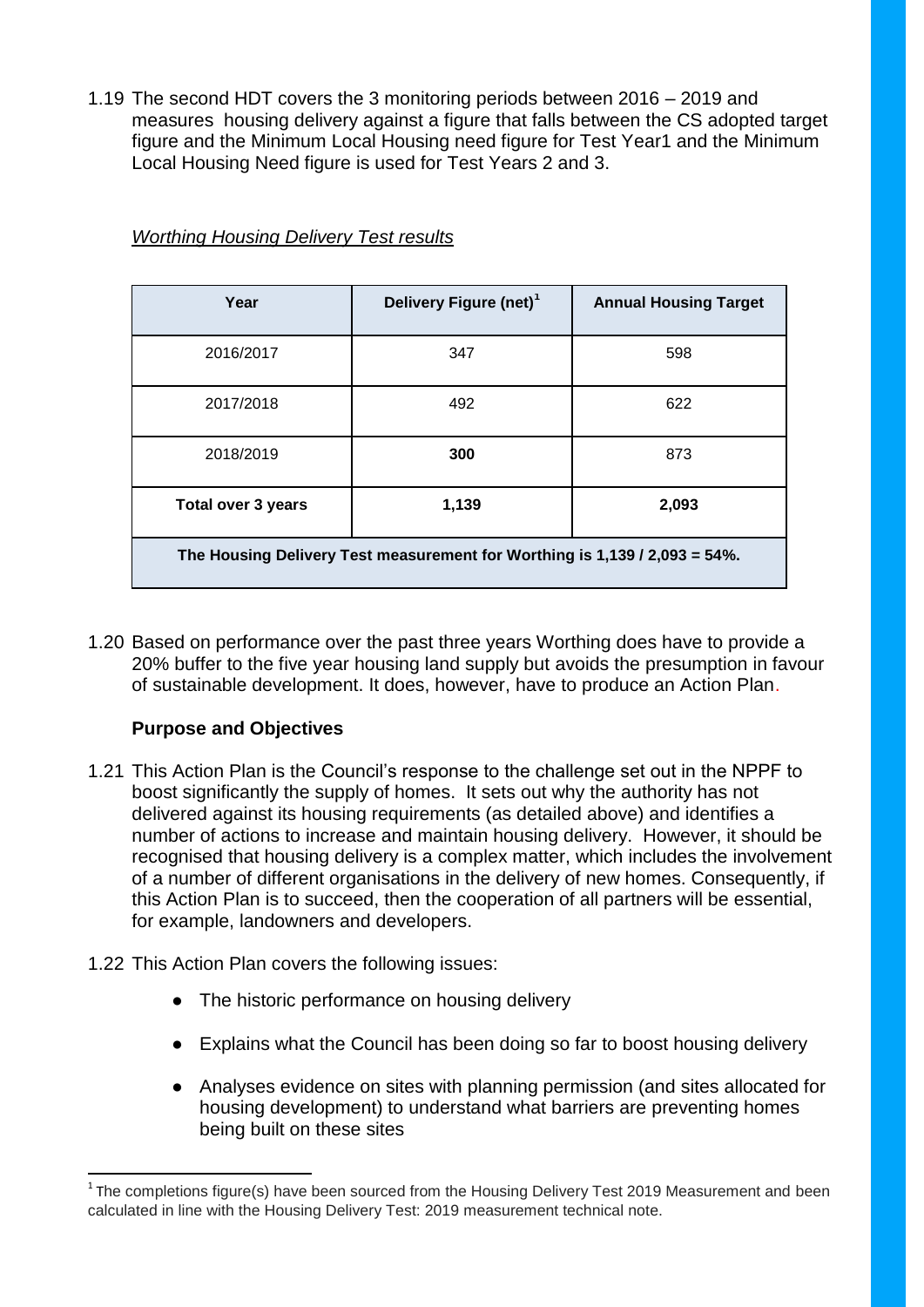- Sets out what actions the Council can take to increase the rate and number of homes built
- Monitoring

## **Relationship with other plans and strategies for housing delivery**

1.23 This Action Plan together with the following key Council plans, policies and strategies provides a mechanism for delivery of local housing targets:

### *Platforms for our Places (Corporate Strategy)*

This is a plan that sets out Adur & Worthing Councils' ambition for our places' and our communities' prosperity and wellbeing. Platform 2 (Our Social Economies) encourages innovative actions around housing needs. The most recent iteration is *Platforms for our Places Going Further 2020-2022 (Corporate Strategy)* This was agreed in December 2019, and sets out a direction of travel for the Council over the next three year period, and seeks to build on the success of the progress made in recent years. Platform 2 (Thriving People and Communities) encourages innovative actions around housing needs

#### *'And Then…Bouncing Back in post-pandemic Adur and Worthing'*

Adur & Worthing Councils recently published this document (agreed at Joint Strategic Committee on 7th July 2020) which sets out a series of place based activities and interventions AWC will take to enable our communities to thrive, prosper and be healthy and resilient following the pandemic of 2020.

This builds on the AWC strategy 'Platforms for our Places' and includes the following:

*Major new development across our places will deliver thousands of new homes and jobs. We will take every opportunity to accelerate the programme for delivery, including building out new projects ourselves and in partnership with others. The emphasis will be on sustainable growth; high levels of connectivity and skills and learning as an integral part of any major scheme. We will actively support those whose projects are already underway and use our regulatory powers wisely to create the right conditions for others to come forward. Where projects are stuck or can be catalysed we will consider what if any interventions we as Councils can make to unblock and speed delivery (See Platforms for Our Places 1.8)*

The full document can be found at:

#### https://www.adur-worthing.gov.uk/media/Media,157351,smxx.pdf

### *Economic Strategy 2018-2023*

This sets out ambitious plans for how the place will achieve *"good growth"* It seeks to ensure that this growth balances economic success with improvements to the quality of life for residents, including good quality housing.

*Adur & Worthing Housing Strategy 2020-2023: Enabling Communities to Thrive in their own Homes*.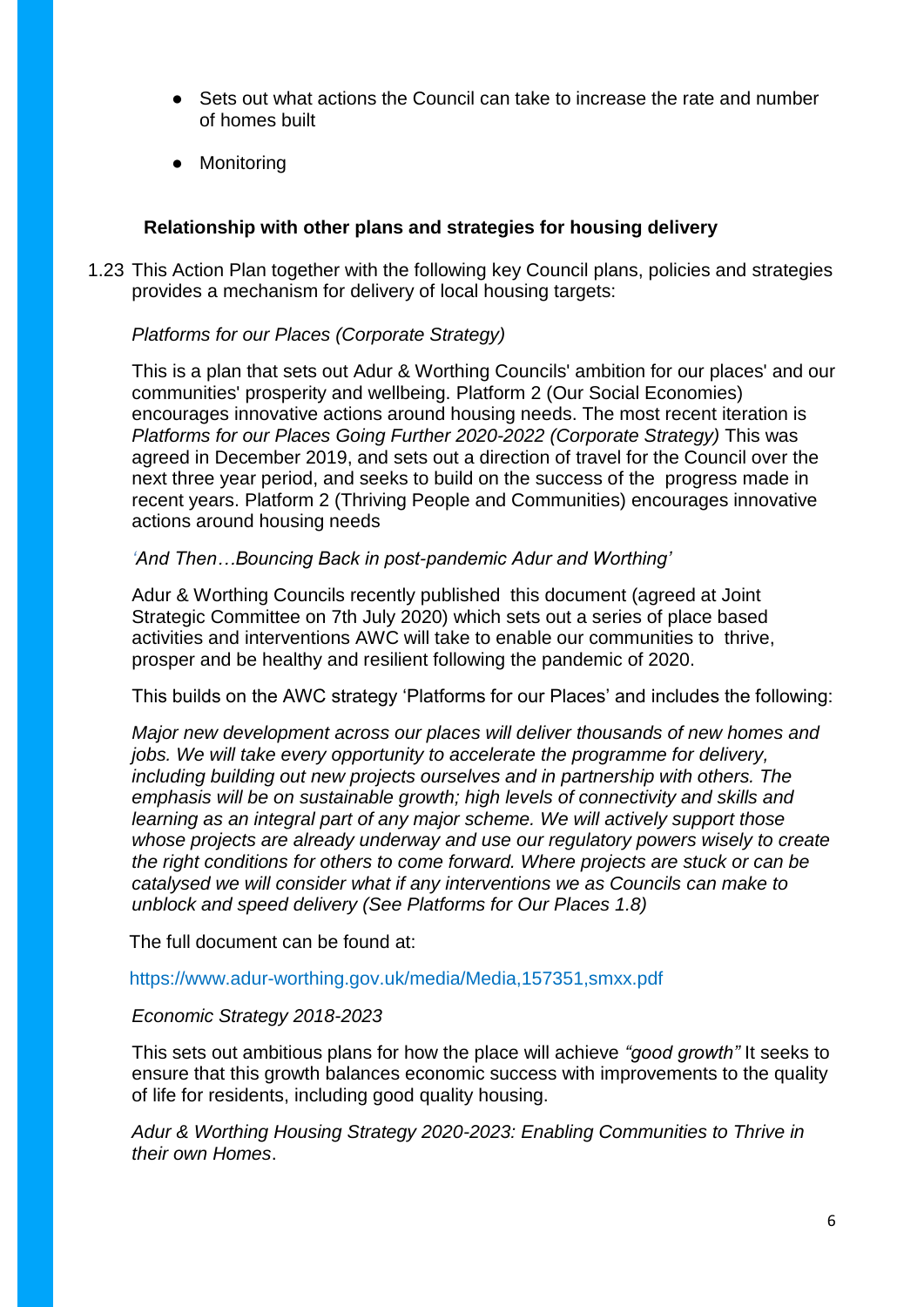Priority 3 refers to levels of improving affordable housing supply, and states that the Councils are creating a Development Strategy detailing how it intends to increase the number of affordable homes across Adur and Worthing through self-delivery and working closely with developers. This will address five key objectives, which are to:

- Deliver 1,000 affordable homes by 2025, of which 250 homes will be delivered directly by Adur & Worthing Councils
- Create sustainable homes for people to live and thrive in
- Utilise the Council's land and housing stock for self-delivery
- Purchase sites for development where appropriate
- Work with strategic partners to unlock and maximise affordable housing delivery across the Councils.

The strategy provides an overview of how the Councils will look to meet demand through self-delivery, partnership working and by enhancing their housing enabling offer to help progress the delivery of affordable housing. The Council will review ways in which different tenures could be offered to help compliment affordable homes delivery and meet the needs of people throughout the housing market. These tenures could include discounted market sale, intermediate rent or Shared Ownership. As part of this review the Council will consider the need to set up a housing delivery company and/or joint ventures with development partners.

The Strategy also makes clear that the Councils will explore new and innovative partnerships and vehicles to create opportunity to increase the supply of affordable homes

## *Coast to Capital Local Economic Partnership*

This is a local business led partnership between local authorities and businesses and plays a central role in determining local economic priorities and undertaking activities to drive economic growth and the creation of local jobs. It has a critical role in the delivery of local infrastructure to support growth in the local economy and helps unlock development. In turn, this helps to support the housing delivery priorities of the Borough.

# **Approach and Methodology**

- 1.24 The Council already has in place a long standing monitoring arrangement with West Sussex County Council and also maintains its own comprehensive monitoring system. The Annual Monitoring Report provides updates regarding the housing land supply position. This monitoring has identified that there are significant challenges to the delivery of housing typical of an authority with limited land availability and recognised constraints to development.
- 1.25 A number of sources of information/evidence have been, and continue to be, used to identify and assess any opportunities for residential development and to understand any barriers to delivery that need to be addressed. These include the following documents that are reviewed on a regular basis:
	- Strategic Housing Land Availability Assessment
	- Brownfield Register
	- Self-Build and Custom Housebuilding Register
	- West Sussex County Council Data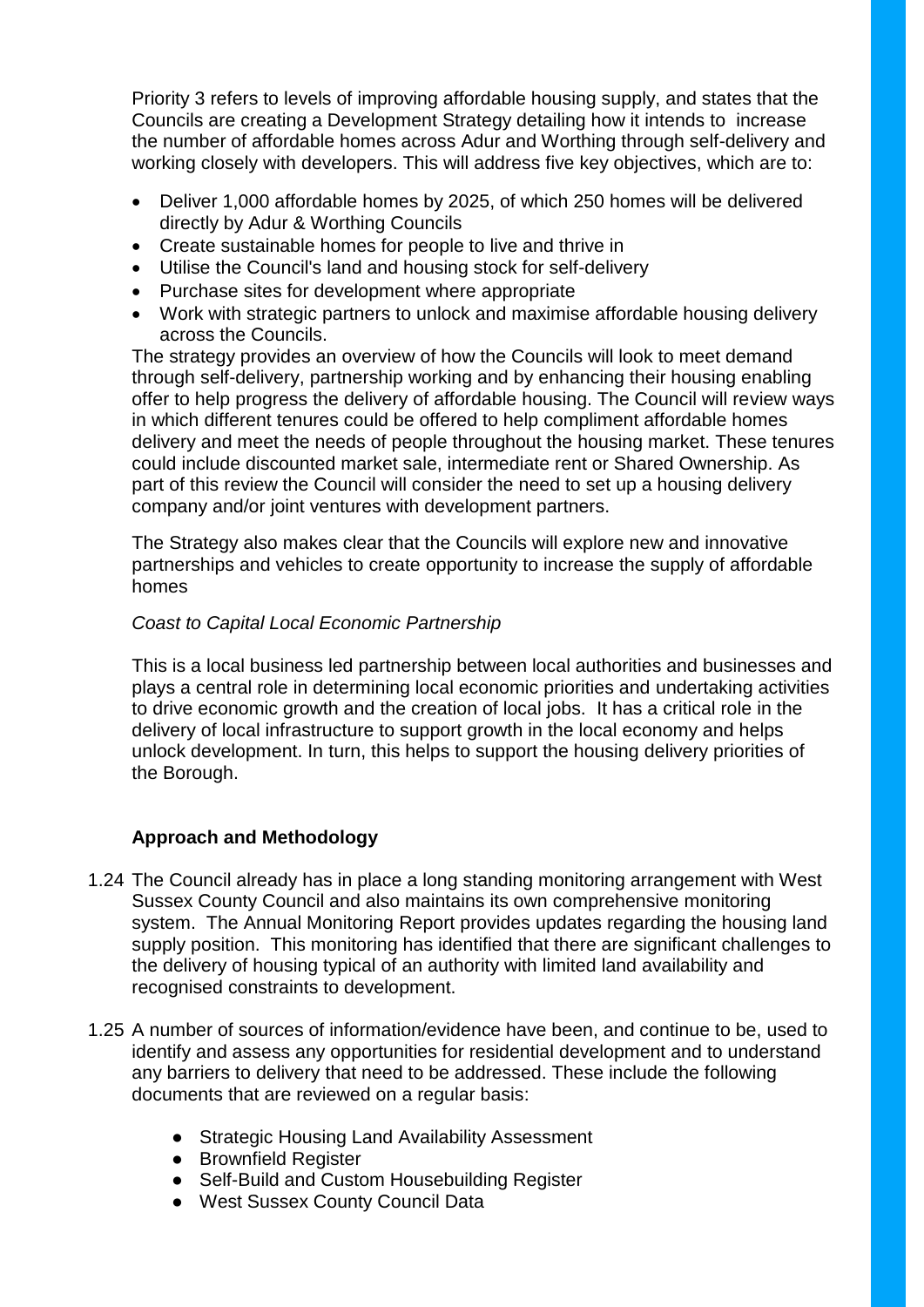- Empty Homes Strategy
- Affordable Homes Delivery Group
- Housing Implementation Strategy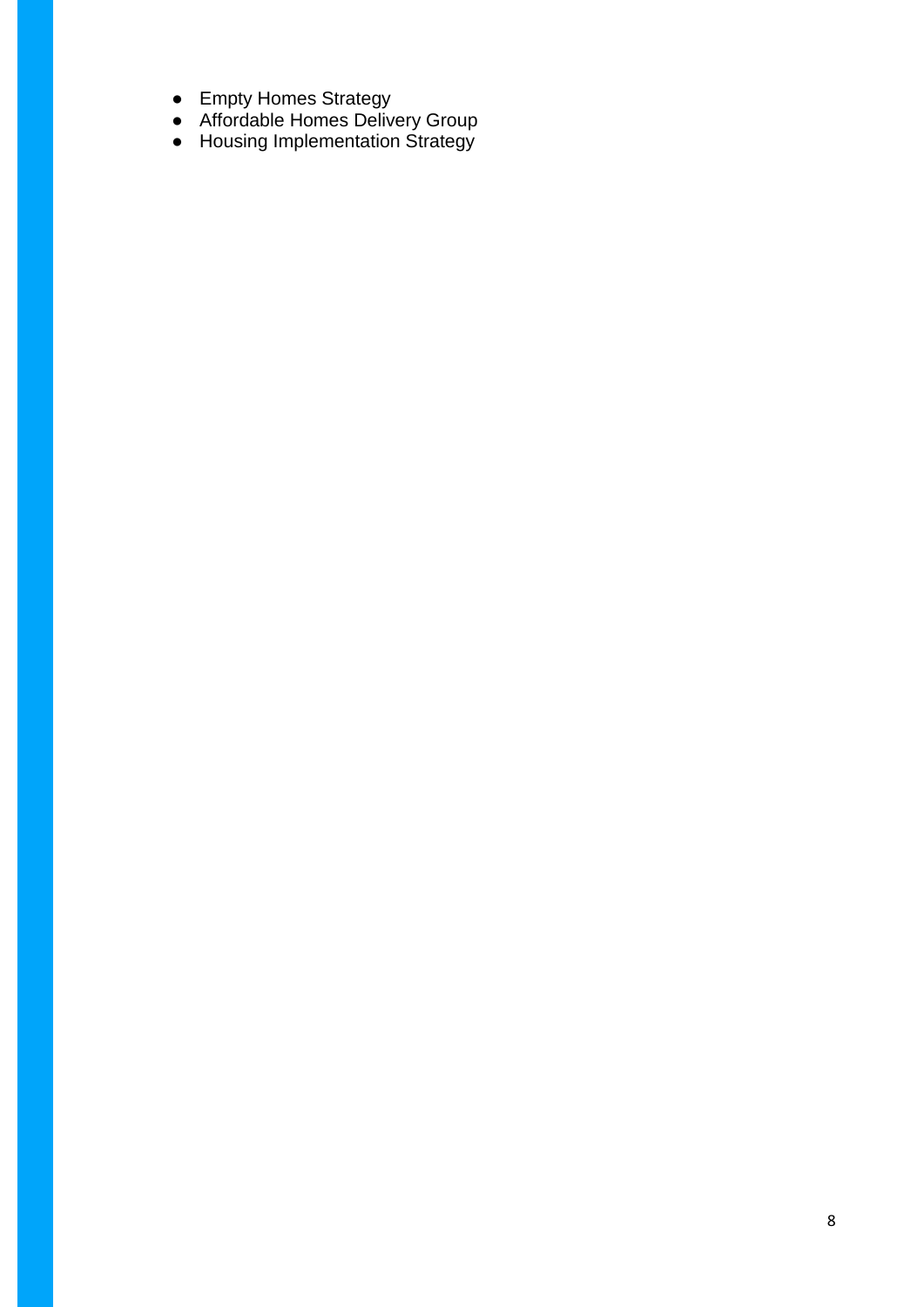# **2. Housing Delivery Analysis**

# **Past Performance on Housing Delivery**

- 2.1 Historically the housing targets for Worthing had been based on those set by Regional / Structure Plans and as previously explained, these did not have a strong relationship with the need and demand for new homes in the borough. Since the adoption of the Core Strategy Worthing had been meeting its adopted target and in fact had been delivering a surplus. However, it is acknowledged that this wasn't the case when the newer requirements of the NPPF were in place which required local planning authorities to meet their housing needs in full.
- 2.2 The table below (also incorporated within the housing trajectory 2018 2019) indicates the recent levels of housing delivery. This is a net figure, which consists of new build dwellings minus demolitions plus conversions.

| Year              | <b>Net Additional Dwellings</b> |
|-------------------|---------------------------------|
| $2006 - 2007$     | 266                             |
| $2007 - 2008$     | 260                             |
| $2008 - 2009$     | 380                             |
| $2009 - 2010$     | 252                             |
| $2010 - 2011$     | 241                             |
| $2011 - 2012$     | 143                             |
| $2012 - 2013$     | 172                             |
| $2013 - 2014$     | 245                             |
| $2014 - 2015$     | 351                             |
| $2015 - 2016$     | 484                             |
| $2016 - 2017$     | 347                             |
| 2017 - 2018       | 482                             |
| 2018 - 2019       | 300                             |
| Total 2006 - 2019 | 3,923                           |

#### *Historic Housing Delivery - Dwelling completions 2006/2007 - 2018/19*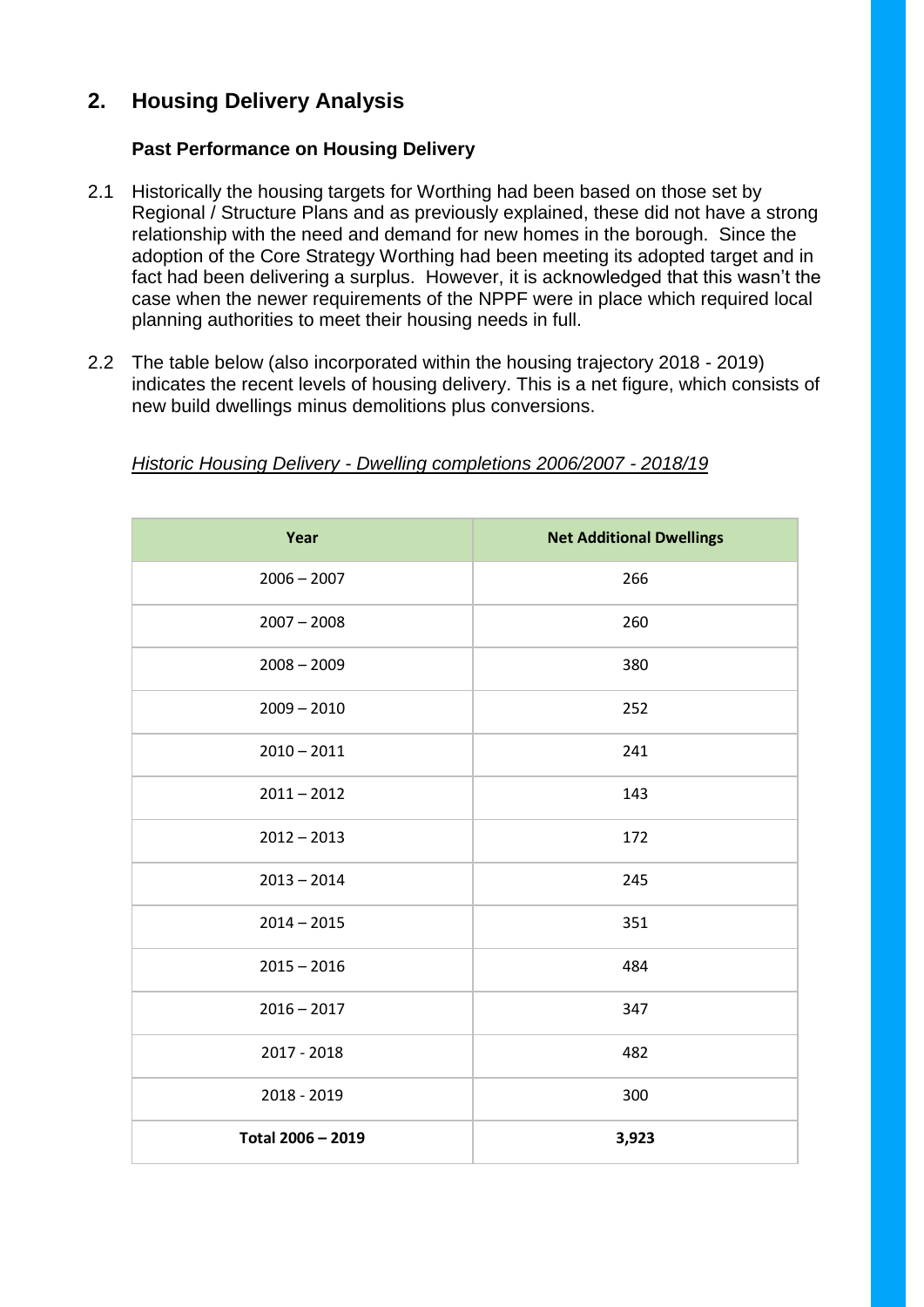- 2.3 A total of 300 (net) new dwellings were completed in Worthing in the monitoring period 2018/2019 (the latest reported monitoring period). This represents a surplus of 93 against the annualised housing requirement (Core Strategy) of 200 dwellings per annum and a decrease on the previous year's figure of 482 dwellings.
- 2.4 To better reflect delivery trends, the latest return must also be considered within the context of a longer term timeframe. With this in mind it is clear that there has been a sustained period of 'over-delivery' in recent years (against the 200 dwellings / year requirement). In fact, the level of housing completions since 2006 is 3,923 dwellings which against the Core Strategy target, provides a 'surplus' over the last 13 years. However, it should be noted that it has never been the intention that the 200 dwelling / year target should be seen as a 'ceiling'. Furthermore, as explained above, changes to the planning system have meant that the Council has to reconsider this existing target in light of more recent evidence. Work on reviewing the housing target is currently underway as part of the Local Plan review.

|                                                      | 2006/<br>07 | 2007/<br>08 | 2008/<br>09 | 2009/<br>10 | 2010/<br>11 | 2011/<br>12 | 2012/<br>13     | 2013/<br>14 | 2014/<br>15 | 2015/<br>16 | 2016/<br>17 | 2017/<br>18 | 2018<br>/19 |
|------------------------------------------------------|-------------|-------------|-------------|-------------|-------------|-------------|-----------------|-------------|-------------|-------------|-------------|-------------|-------------|
| <b>Housing</b><br><b>Supply</b><br><b>Target</b>     | 200         | 200         | 200         | 200         | 200         | 200         | 200             | 200         | 200         | 200         | 598         | 622         | 873         |
| <b>New</b><br><b>Residential</b><br><b>Approvals</b> | 382         | 407         | 460         | 240         | 193         | 149         | 1216<br>$\star$ | 224         | 145         | 206         | 479         | 267         | 213         |
| <b>Net</b><br><b>Residential</b><br>completions      | 266         | 260         | 380         | 252         | 241         | 143         | 172             | 245         | 351         | 484         | 347         | 482         | 300         |

*Housing approvals and completions against housing targets 2006 - 2019*

*\* This year includes 700 dwelling permission at West Durrington and 265 dwelling permission at Worthing College. West Durrington is still under construction but close to completion.*

2.5 As can be seen from the table above, the number of homes delivered has, in general, kept pace with the number of homes permitted (all-be-it it can be expected that there are some permissions that are granted that are never 'built-out' – the Council has no control over this).

# **Current Housing Supply**

2.6 The requirement for local planning authorities to meet their full need for both market and affordable as far as is consistent with other policies in the Framework means that Worthing's new plan will have to test whether a much higher level of housing delivery is achievable and deliverable than the borough has previously planned for or delivered.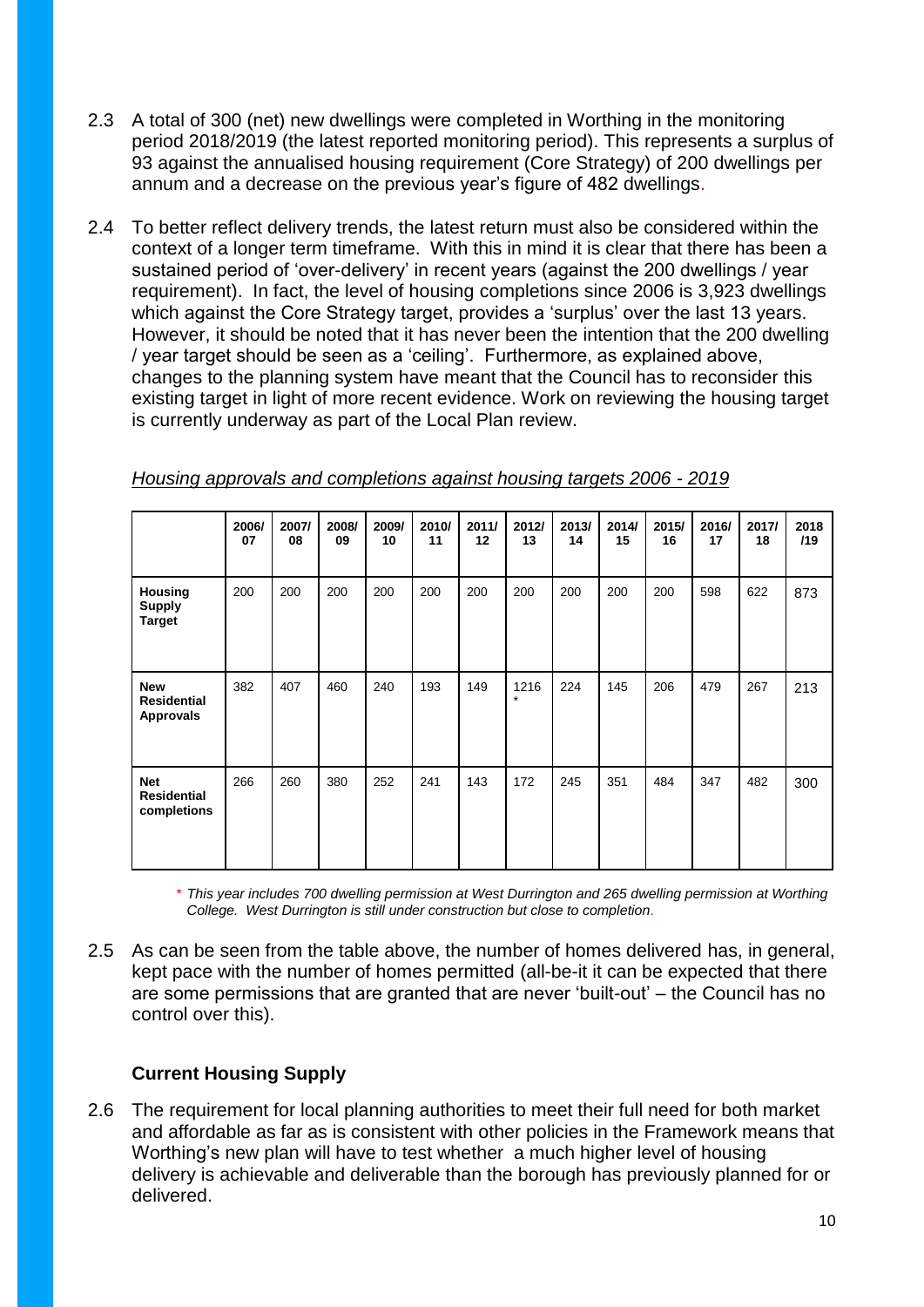- 2.7 The current adopted Core Strategy 2011 set a housing requirement of 200 dwellings per annum and the average annual delivery rate since 2006 has been 301 dwellings (2006 – 2019 which includes a significant level of housing delivered on a large greenfield site at West Durrington). At the time of publishing the Draft Worthing Local Plan for consultation (October 2018) the identified housing need for the plan period (which was originally to 2033) was 753 dwellings per annum (capped). The most recent figure is 885 dwellings per annum ((capped) - May 2020).
- 2.8 It is clear that the increase in need for new homes in Worthing required a step change in housing delivery compared with previous housing requirements. The Council is responding to this challenge and has the ambition, recognised across its key strategic documents and strategies, to increase and accelerate as much as possible the delivery of new housing across the borough.
- 2.9 The Draft Worthing Local Plan (Regulation 18 Published October 2018) was looking to allocate land to accommodate the minimum of 4,182 new homes (246 per annum), including a number of greenfield and brownfield sites. Whilst this figure is still some way below the level of need it does represent a very significant uplift on the housing requirements previously established for the borough within the County Structure Plan, the Regional Spatial Strategy and the Core Strategy. Period. Work is underway to robustly re assess all sources of housing supply to ensure that the target in the submission version of the local plan is robust and deliverable.
- 2.10 Current housing supply is made up of the following sources which, where appropriate, the assumptions behind them are being robustly reviewed as part of the current Local Plan review :

*Dwelling completions* - using local and West Sussex County Council (WSCC) data to determine the level of completions each year.

*Commitments* - Those sites identified as commitments at 1st April of the monitoring year in the Housing Land Supply Study produced annually by WSCC are those sites that can accommodate five or more units, which have planning permission but have not commenced or are under construction.

*Small sites of less than five dwellings* (previous threshold was 6 across the County) continue to come forward. It is not practical to identify and assess all of these sites in terms of their deliverability. Therefore, in forecasting house building on these small sites, it is assumed that all dwellings under construction and 45% of those with planning permission but not yet started will be built. This is based on past evidence of completion rates.

*Strategic Housing Land Availability Assessment (SHLAA) sites* - The Council's SHLAA has provided the mechanism through which the quantity and suitability of land potentially available for housing development has been determined. Informed by a number of 'calls for sites' the SHLAA has been monitored and updated regularly to give the most up to date picture of housing delivery for Worthing. A 'call for sites' exercise was undertaken by the Council in early 2020. The results are currently being analysed, and an updated SHLAA will be published in late 2020. At the same time a consultation on the methodology was undertaken to address the updated NPPF and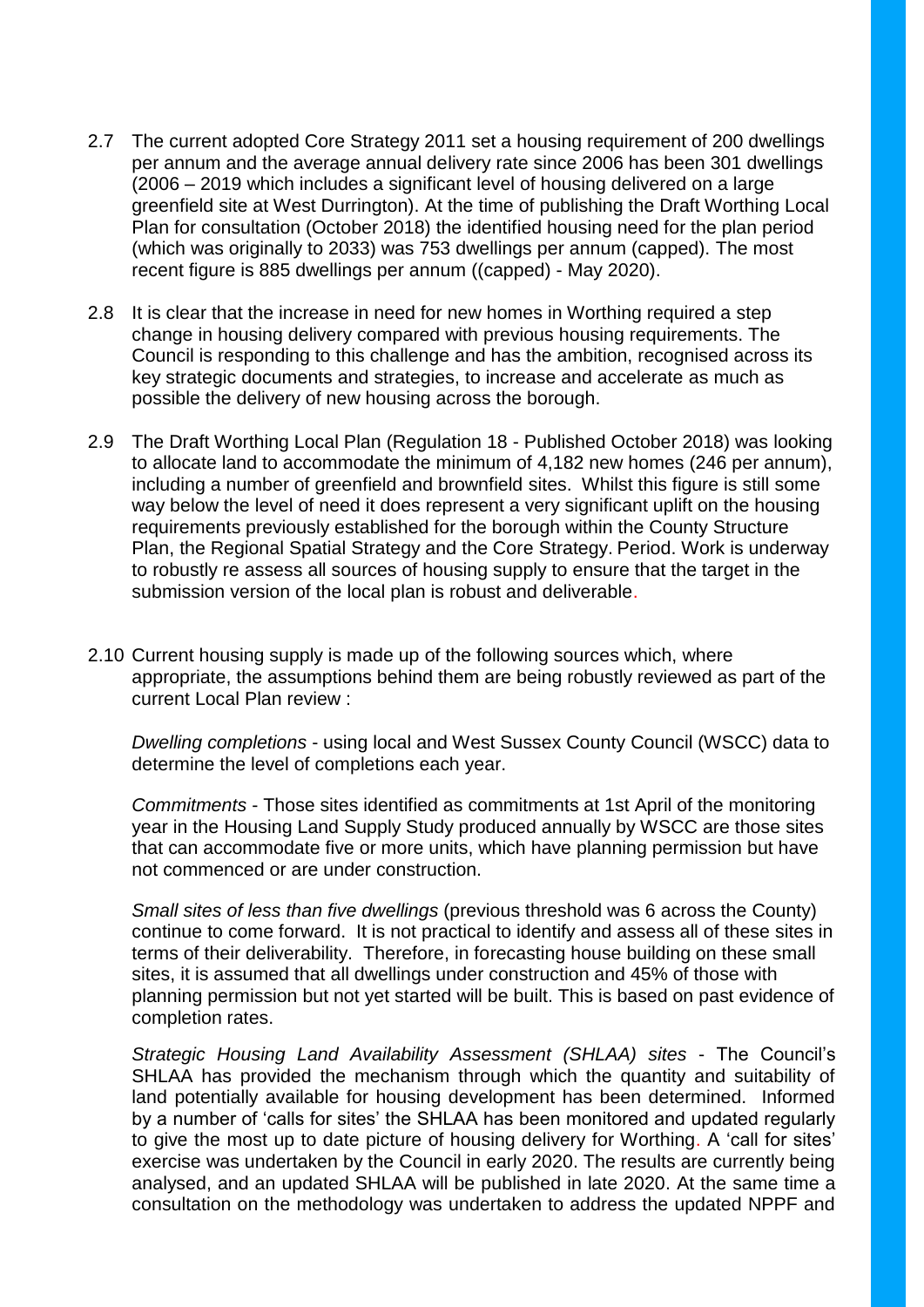revised SHLAA methodology. A note setting out responses received, and the minor changes made to the methodology can be found here:

[https://www.adur-worthing.gov.uk/planning-policy/worthing/worthing-background-studies-and](https://www.adur-worthing.gov.uk/planning-policy/worthing/worthing-background-studies-and-info/housing/housing-capacity-shlaa/#updated-methodology-2020)[info/housing/housing-capacity-shlaa/#updated-methodology-2020](https://www.adur-worthing.gov.uk/planning-policy/worthing/worthing-background-studies-and-info/housing/housing-capacity-shlaa/#updated-methodology-2020)

*Strategic Allocation* - The adopted Core Strategy currently has only one Strategic Allocation which is West Durrington. Planning Permission has been granted for 700 new homes and works have commenced with the final 117 homes expected to be delivered over a five year period 2019-2024

*The current strategy in the DWLP 2018* proposes the allocation of eight key sites of which three are solely for new homes. Four of the other sites will deliver new homes as part of a mixed development. Work underway on the next iteration of the Plan is looking to allocate more sites where there is the evidence to justify their inclusion.

*Windfall Allowance* - A windfall allowance takes account of housing development on sites which it is not possible to identify in advance (e.g. conversions, changes of use etc.). Historic small sites housing delivery data over a ten year period has been used to calculate a windfall allowance of 73 homes per year. To avoid double counting with the small sites commitments, the windfall allowance is not applied to the first three years of the projections.

2.11 The most up to date SHLAA (2018-2019) undertook a reassessment of all potential site opportunities (and any new sites) to consider their development potential. Whilst the focus in previous SHLAA has been on previously developed sites in the built up area, a rigorous assessment of edge of town opportunities (including greenfield sites) was also undertaken. This work is continuing as part of the Local Plan review and as new evidence emerges this will help inform site assessments. The SHLAA is now under review as part of Annual Monitoring Report for the monitoring period 2019/20 and will be updated prior to the Submission Stage of the Local Plan Review. These updates provide an opportunity for a further 'call for sites' and other evidence gathering to ensure that the capacity figures and projected delivery rates are robust and that the Council can demonstrate a very positive approach to Plan making.

### **Housing delivery analysis**

- 2.12 The Council has used the Data Standard spreadsheet, produced by the Planning Advisory Service, to bring together all existing evidence to help understand the components of housing supply and delivery performance. This integrates the planning pipeline, recent delivery and future supply of housing to identify barriers slowing down or preventing delivery. All sites of 5 or more dwellings have been included.
- 2.13 The first step has been to identify those sites where there are barriers to development or where sites have stalled completely.
- 2.14 The spatial strategy as set out in the adopted Core Strategy was set by its context. There was one strategic allocation identified in the plan - West Durrington which was to deliver 700 new homes on a greenfield site situated on the north western edge of Worthing. This site has planning permission and construction is nearing completion.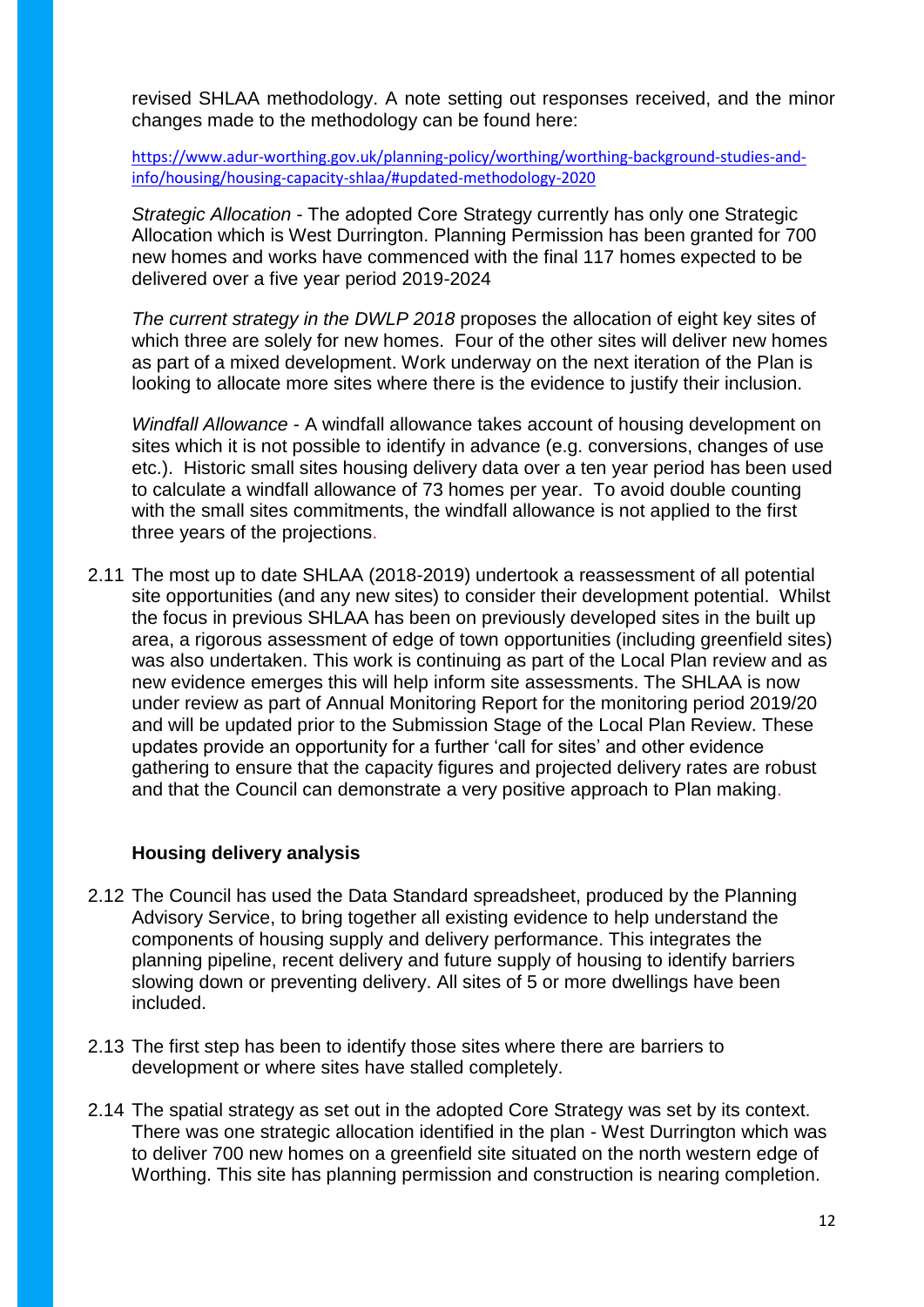- 2.15 Whilst there was only one allocation in the Core Strategy the Council identified 12 Areas of Change (AOC) these are areas where change was expected and were promoted over the Plan period. Eight of the AOC included residential development either solely or as part of a mixed-use development.
- 2.16 A number of the AOC identified in the Core Strategy have been, or are currently being delivered. These include the Aquarena, which has planning permission, and development is underway to deliver a mixed-use development with 141 new homes. The Strand which has been subject to permitted development and new development and has delivered a significant number of dwellings. Northbrook College, which has also contributed to the Borough's supply of homes. A planning application has been approved for 378 residential units on the Teville Gate site (subject to a legal agreement). The remaining Areas of Change have been reassessed as part of the current Local Plan review and some of these are now potential allocations. In addition to the sites set out in the Core Strategy a number of other sites have been, and are being, developed having secured planning permission.
- 2.17 Against the backdrop of significant and growing housing need the Council has taken, where possible, positive steps to bring forward sustainable opportunities to deliver new development. Whilst the progression of the Local Plan provides the main mechanism through which sites will be allocated the Council has also considered ways in which housing delivery could be increased in advance of Plan adoption. In response to this two edge of town opportunities (Fulbeck Avenue and Land North of West Durrington) have been given support for development in advance of the adoption of the new Local plan. These sites which sit within the existing built up area boundary, were included in the earlier Local Plan consultation 'Issues and Options' which raised the prospect of bringing these two sites forward in advance of the new Local Plan. In general this proposal was positively received and support was given to the Council taking this positive approach. Since that time an application for 240 new homes has been approved on the Land at West Durrington site and discussions are ongoing regarding the delivery of the Fulbeck Avenue site.
- 2.18 The new Local Plan must be informed by a robust evidence base. A number of background studies have already been progressed and some further studies and updates are being advanced to ensure that the Council's evidence base is up-todate. This includes: a Landscape & Biodiversity Study transport studies; a Strategic Flood Risk Assessment (SFRA). The Council has recently updated the Strategic Housing Market Assessment (SHMA) and Retail and Other town Centre Uses Study and is currently awaiting a final draft of an update to the Economic Research and Employment Land Review. These, and other studies, have helped to inform the assessment of sites for inclusion in the emerging Local Plan. In addition to the evidence base, the Council's proposal have already been subject to two rounds of consultation with key stakeholders and land owners to identify and address any issues and continues to engage with them through the review process. In addition, landowners and developers have also been invited to promote potential development sites (a call for sites) on a number of occasions. In fact, given the severe shortage of developable land, the Council encourages interested parties to put forward potential development sites at **any** time.
- 2.19 The Draft Worthing Local Plan 2018 identified 8 'Allocations', 7 of which were considered to be key to the delivery of future housing in the borough. It also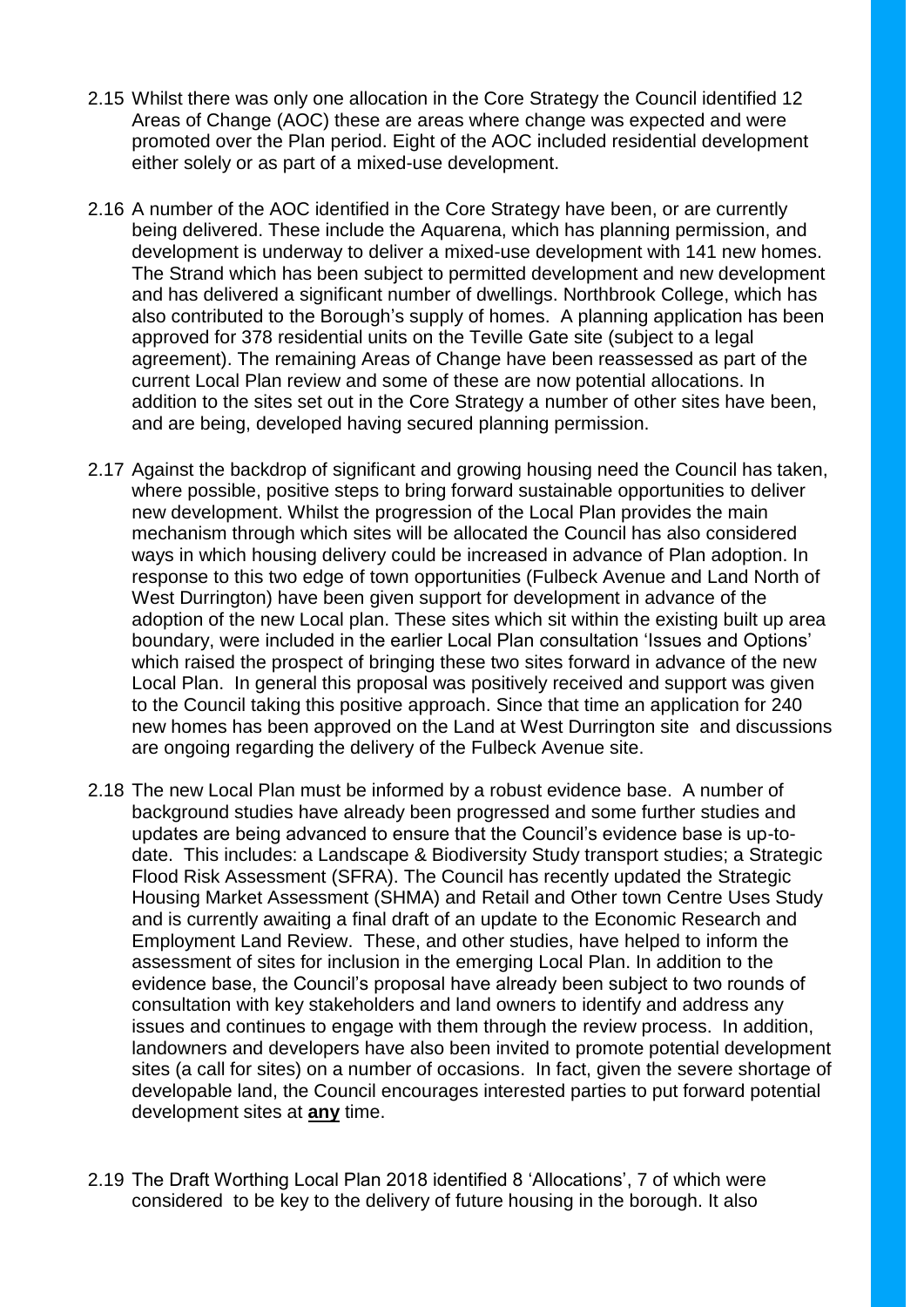identified six Areas of Change (AOCs) which are regeneration sites within the existing Built Up Area Boundary. These Areas of Change are areas that are expected and encouraged to come forward over the Plan period. However, at the Draft Plan stage they were less well advanced than the other allocations and, as a consequence, there was less certainty about the likely mix of uses, site capacity and delivery timeframe. However, as the gathering of evidence continues it is expected that all these sites will be taken forward into the Submission Draft version of the Plan due to be prepared by the end of 2020. One key change is that all development sites will now be allocations (rather than having some Areas of Change) but they will be split into two categories –those that will be delivered within the first 5 years and those that will be delivered during the rest of the Plan period. Given the lack of available land in and around the Borough the scale of the developments planned are relatively small and there is a key focus placed on regeneration. In addition to the more significant urban sites proposed for allocation it is expected that small sites will play a greater role in housing delivery.

2.20 The Council has taken a proactive and robust approach to identify suitable and sustainable sites for residential allocation in the emerging Local Plan. All sites that were previously identified in the Core Strategy have been reviewed and the latest position of this sites can be found in the most recently published Annual Monitoring Report here: [https://www.adur-worthing.gov.uk/worthing-ldf/annual-monitoring-report/.](https://www.adur-worthing.gov.uk/worthing-ldf/annual-monitoring-report/) The primary focus had been to identify additional opportunities within the Built Up Area Boundary (BUAB)and on previously developed land which has resulted in a number of new sites identified at the DWLP stage. However, given the level of identified housing need within the Borough it was also necessary to undertake this search for opportunities beyond the BUAB. The current evidence supports the allocation of the following sites:

*Caravan club* - a Council owned site that is currently leased to the Caravan Club. Discussions are ongoing to consider the potential of the site for residential development. The proposed allocation in the Draft Worthing Local Plan (DWLP) 2018 indicates there is an opportunity to release 3 hectares of the site to allow for its allocation for residential development. A number of site issues identified through the landscape study and local features need to be considered in any detailed site proposal.

*Land west of Fulbeck Avenue* - a Council owned greenfield site. The site is a proposed allocation in the DWLP 2018. There are a number of site considerations that will need to be considered at the design stage. Flooding issues have been considered as part of the Stage 1 SFRA but more detailed breach analysis is required as part of a Stage 2 assessments. In November 2019 the Joint Strategic Committee gave its approval to the conditional sale of the site to Boklok Uk Ltd. This would be subject to planning permission being granted. Boklok, an innovative modular house builder would work closely with the Council to ensure that the Councils objectives of delivering much needed affordable housing as part of the development is delivered. A land deal is currently being prepared.

**Upper Brighton Road** - a privately owned greenfield site. There are a number of onsite considerations including landscape features/proximity to conservation area/heritage assets and the South Downs National Park which the Council is confident can be addressed through sensitive design.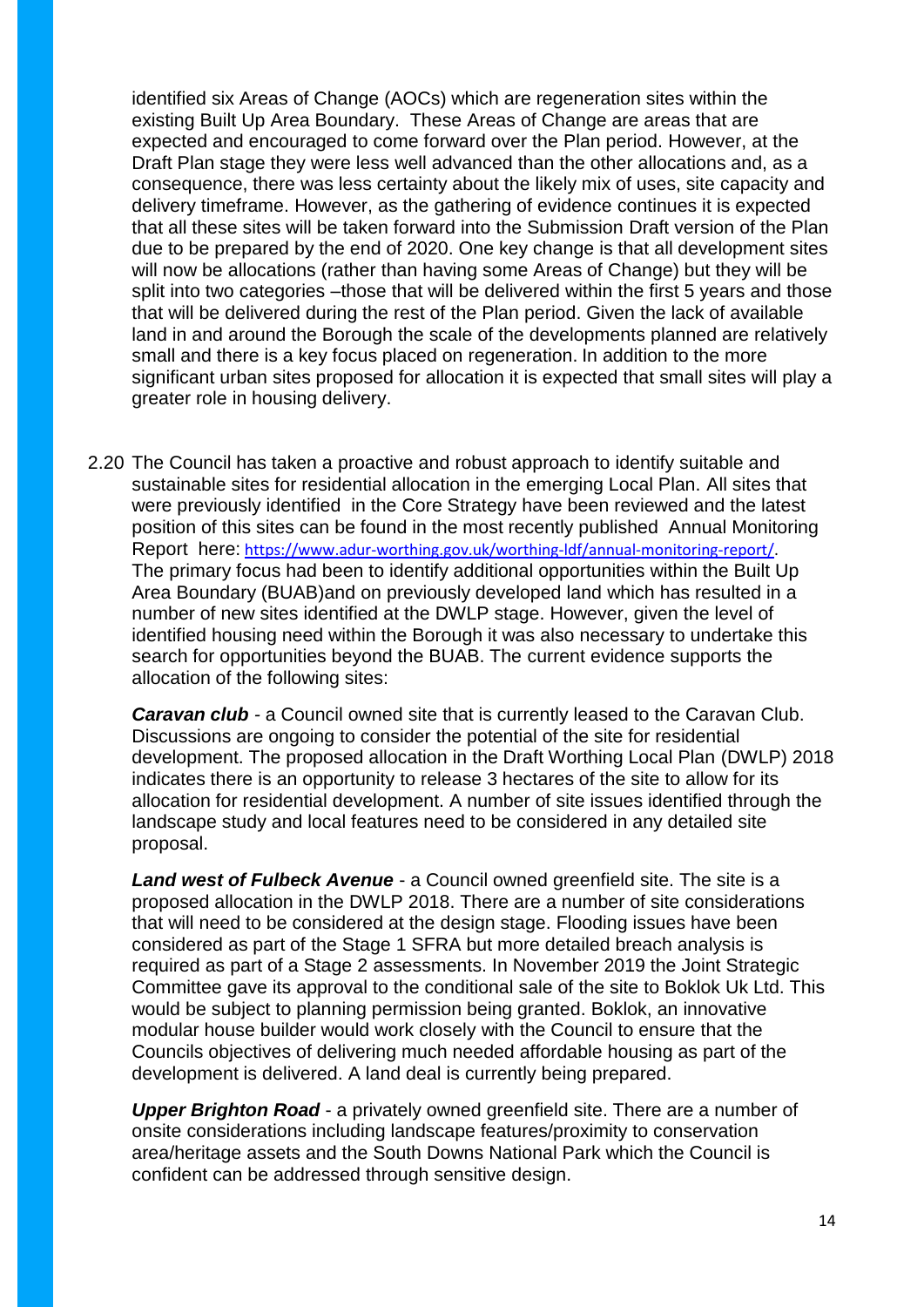- 2.21 As stated above the emerging approach to sites in the new Submission Local Plan is likely to be one that looks to allocate those sites currently identified as Areas of Change in the DWLP. It is anticipated that the proposed allocations will be placed into two categories, those which are considered deliverable within the first five years and those that will be delivered over the remaining period of the plan. Work continues on evidence gathering to establish more certainty about mix of uses, site capacity and delivery time frame. A number of these sites have the potential to make a significant additional contribution to the supply of housing in the borough. The assessment of these sites will continue to justify their inclusion as an allocation.
- 2.22 As previously explained, consideration has been given to all potential development sites in and around the borough. This included greenfield sites on the urban fringe and, as set out above, a number of these have been allocated for development. In reality, other than those sites there are very few other opportunities. However, three other edge of town sites were promoted for development and, in response, a robust and positive review (including consultation) of these has been made to assess whether they were potentially suitable for residential development. These are currently referred to as 'Omission sites' (DWLP 2018). Work is continuing to establish whether the identified constraints can be overcome and, if they can, whether these sites can become 'allocations' within the next version of the Plan.
- 2.23 In working towards the Submission stage of the Plan all sites will be robustly reassessed to justify their continued inclusion in the delivery strategy and to provide greater certainty of their capacity and delivery timescales. It will be important to ensure that the capacity of the available sites to deliver residential dwellings is maximised. Assuming the Inspector at examination agrees to the inclusion of these sites the Council will regularly monitor their delivery and seek to address any obstacles that may arise.

### **Potential barriers to delivery**

- 2.24 The physical and environmental constraints of the borough strongly influence the capacity to accommodate new dwellings, with the sea to the south, the South Downs National Park to the north and sensitive gaps to the east and west forming an important component of the landscape setting of town. A key challenge is to balance the need for development against the need to minimise the impact on the countryside and landscape character. There are also flooding and key infrastructure constraints which impact on the availability of land for development.
- 2.25 Additionally, many parts of the Borough are already intensely developed or the local characteristics are such that they make it very difficult to facilitate further significant development For example, there is a predominance of suburban housing with relatively few open areas where larger scale growth and change can be easily accommodated.
- 2.26 There is also a significant reliance on a relatively small number of larger sites in and around the town centre to bring forward major development. An associated problem is that the housing market in the area is dominated by a relatively small number of key landowners and major developers, reducing possibilities for the smaller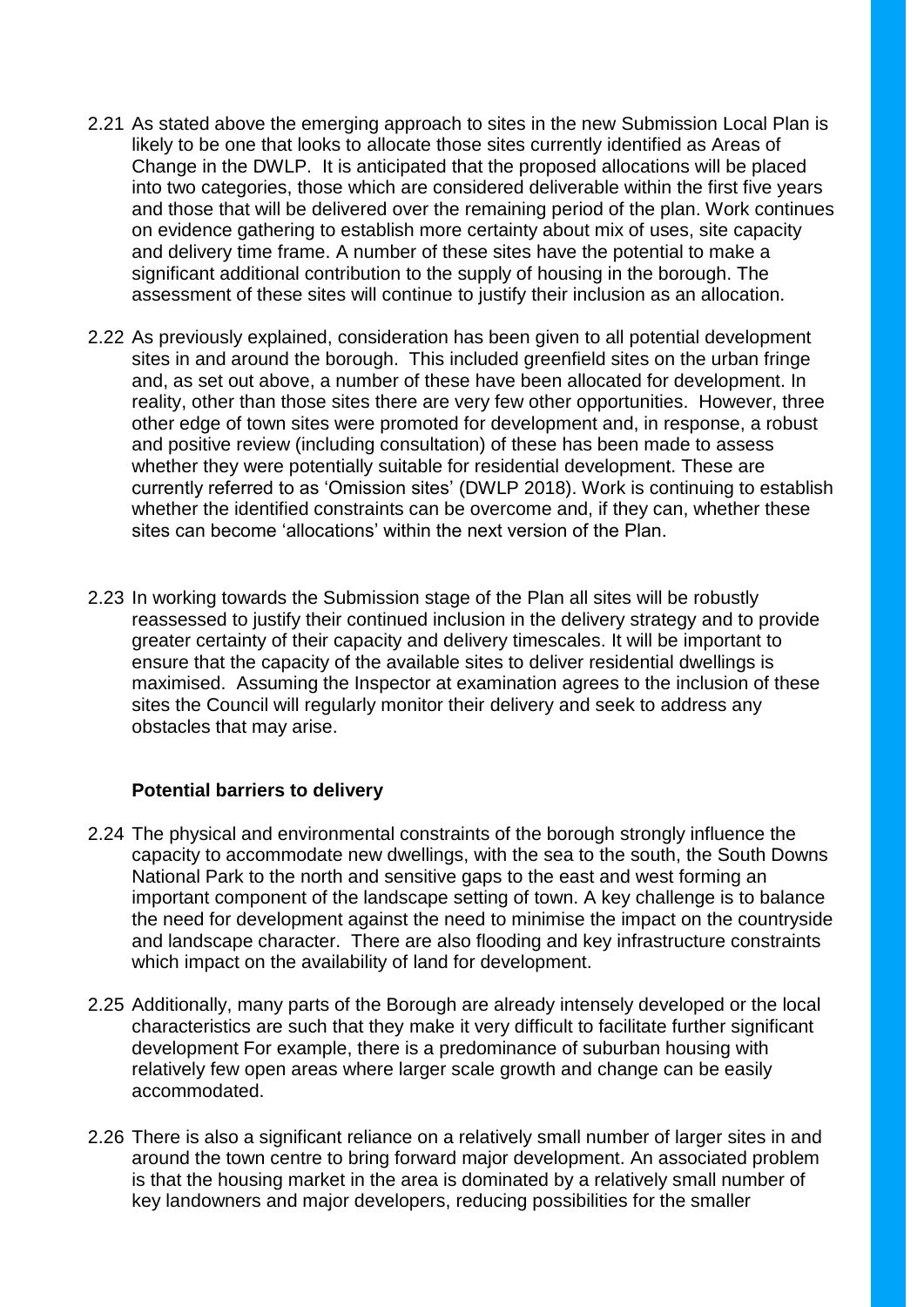developers. Additionally, some sites are subject to complex planning histories or other complexities such as multiple ownerships. However, as set out above, where possible, the Council is working proactively to address these issues.

2.27 The provision of appropriate infrastructure is important to support new development, and this remains a key aspect of Local Plan preparation and progression. In 2018, the Council published a working draft Infrastructure Delivery Plan (IDP) to ensure the right levels and types of infrastructure essential to support new homes, economic growth and to protect the environment are delivered. The Council is continuing to work with key service providers to update its IDP and the next version of this document will be published in late 2020.

#### *Development costs and viability*

- 2.28 The new Local Plan will be supported by a Whole Plan Viability Assessment (WPVA)(consultants have recently been commissioned to undertake the assessment) to provide an appraisal of the Plan in terms of the impact of its policies on the viability of development expected to be delivered during the Plan period. It will assess whether the key sites (both greenfield and brownfield) which are key to the delivery of the housing strategy are viable.
- 2.29 The Community Infrastructure Levy (CIL) is now the main way in which the Council collects contributions from developers for infrastructure provision in Worthing. It partly replaces the use of S106 planning obligations with the exception of affordable housing provision and some site specific requirements. As charging authority, Worthing Borough Council has the responsibility for managing, monitoring and reporting on CIL.
- 2.30 Although the CIL 'pot' is growing, it is accepted that CIL will not generate enough funds to completely cover the cost of new infrastructure needed to fully support the planned growth. As a result, infrastructure providers will also have to apply for funding from other sources, with CIL used as match funding where appropriate. It is also clear that there will be many competing demands on CIL funds which means that it is important that a clear and justified process for the spend and prioritisation of CIL was established. The Infrastructure Investment Plan (IIP) has been recently adopted and focuses on which projects should be prioritised to receive funding from the Community Infrastructure Levy (CIL) over the next three year period (2020-23).
- 2.31 The CIL Charging Schedule has recently been reviewed by our consultants. Following careful consideration of the findings and implications for proposed CIL rates a revised draft Charging Schedule has been prepared. A consultation on the revised draft charging schedule is being undertaken during July and August 2020.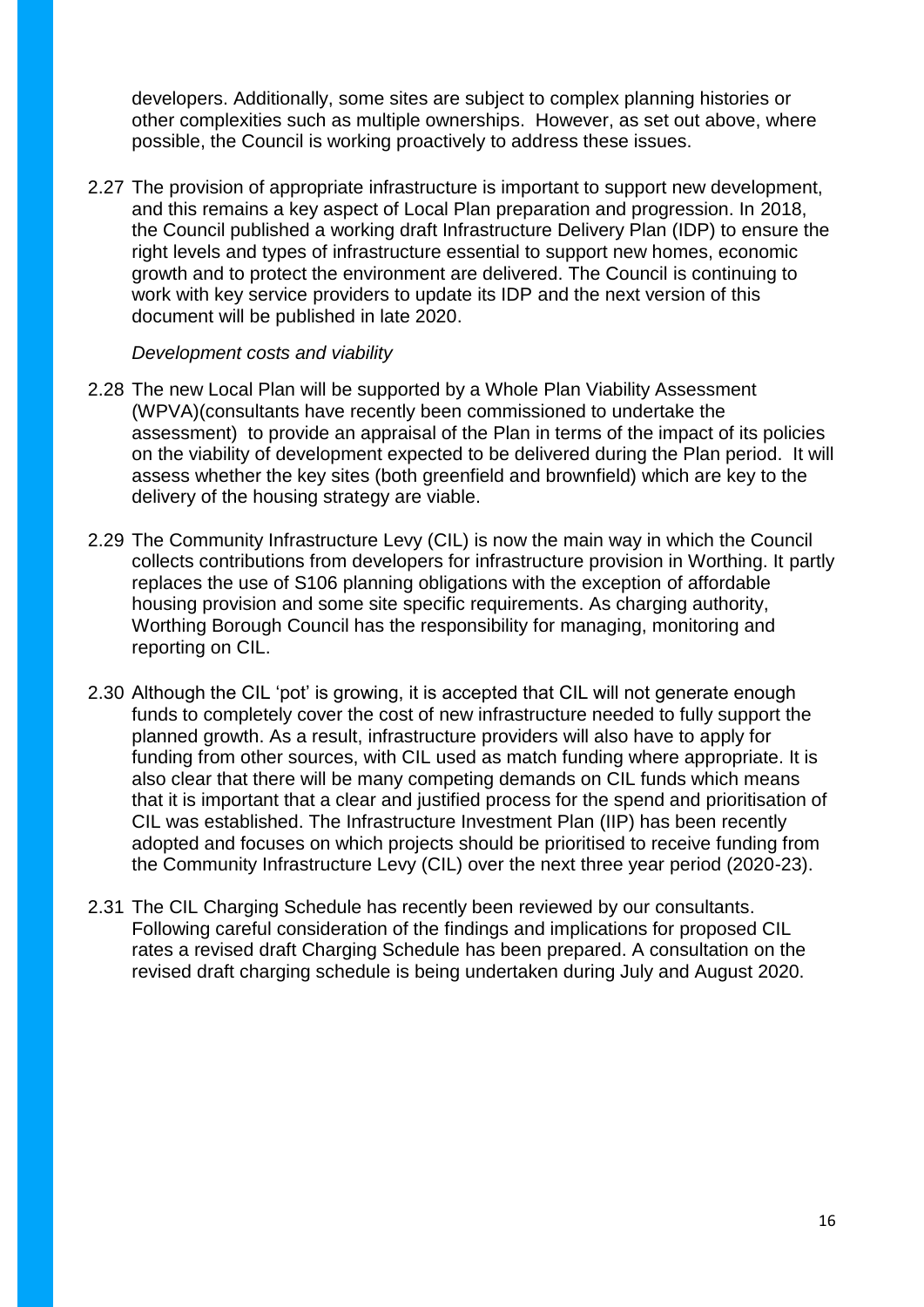# **3. Key Actions & Responses**

3.1 The Council has already undertaken a significant amount of work to identify the barriers to bringing forward some of the key sites in the borough as discussed above. It will continue to be proactive in searching for additional opportunities to bring forward both existing and new sites. The following are those identified areas where it is considered that regular reviews are undertaken to ensure that potential opportunities are identified, robustly assessed and delivered expediently:

# **Ensure Housing Delivery Remains a Council Priority**

- 3.2 Given the very significant housing pressures within the town housing delivery is already a high level corporate and political priority for Worthing, as detailed in the Council's new Corporate Plan - Platforms For Our Places (most recent update 'Going Places' agreed in Dec 2019) and in Councils response to the Covid 19 pandemic ('And then…') Strong corporate leadership will be an ongoing requirement to ensure housing delivery remains a focus across the Council.
- 3.3 The Council will therefore undertake to:
	- Continue to provide a Council wide strategic approach to housing delivery, and ensure the delivery of new homes is a primary consideration in decisionmaking.
	- Ensure existing policies, strategies and other relevant documents and databases are updated and put in place to support housing delivery and are implemented to achieve specific goals.
	- Ensure that Councillors are fully aware of the importance of delivering new homes and supporting related policies and strategies.

# **Review of Local Plan**

# *Draft Worthing Local Plan*

- 3.4 Worthing needs a new Local Plan to conform with the updated NPPF and to identify how the Council intends to meet housing, employment and infrastructure needs. The current Core Strategy does not address these changes and in particular new requirements and tests for meeting housing needs. Work commenced on the new Local Plan in 2015 and in spring 2016 the first stage of Local Plan review (the Issues and Options stage) was published for consultation. In autumn 2018 the Council published its preferred options (Regulation 18) in the Draft Worthing Local Plan.
- 3.5 An up to date policy framework will create greater certainty for those wanting to bring forward sites for housing delivery, supporting investment decisions and minimising areas of disagreement as to how policies are applied and the weight that needs to be attributed to different policies. Housing can also be facilitated through site allocations.

# *Community Infrastructure Levy*

3.6 The CIL Charging Schedule has recently been reviewed by our consultants, with the findings and implications for proposed CIL rates considered and have resulted in a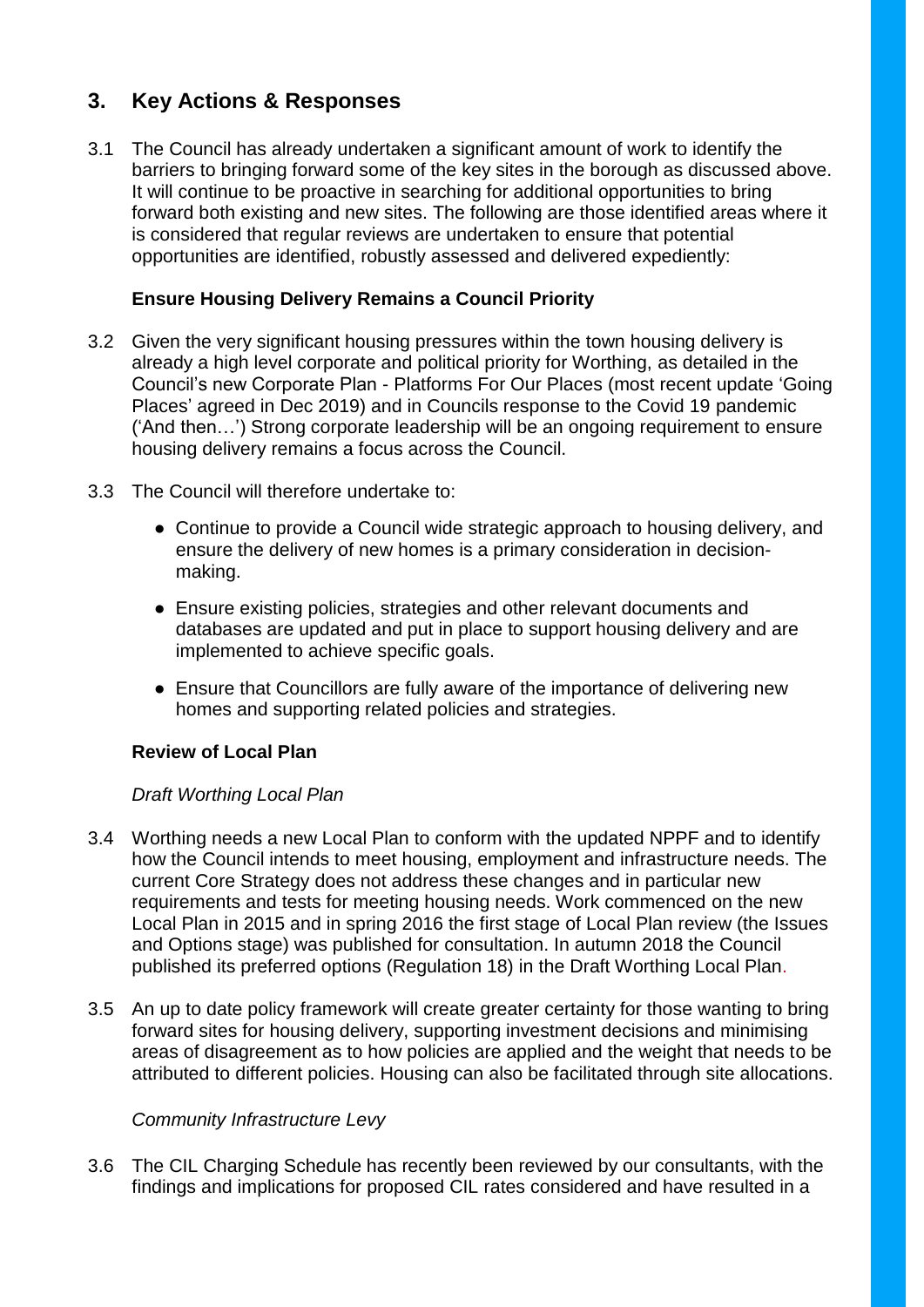revised draft Charging Schedule. A consultation on the revised draft charging schedule is being undertaken during July and August 2020. This review was a response to changes in legislation and the timeline for the emerging Worthing Local Plan. In particular, this has: responded to recent changes in guidance; 'tested' greenfield development; updated viability tests; and addressed some elements of the existing Charging Schedule. Importantly, the review (and the Whole Plan Viability Assessment that is currently underway) will help to ensure that the infrastructure requirements and contributions placed on development are not impacting on development finances to such a degree as it might make schemes unviable.

# **Planning Policy**

3.7 There are a number of policy approaches that can help with the delivery of new homes whilst balancing the wider sustainable, community and economic needs of the borough. In order to deliver sites and respond to changes in the economy the Council can, depending on circumstances, take a flexible approach to the application of its adopted policies. This includes residential tenure mix, loss of employment and other land use, where appropriate.

## *More effective use of land*

- 3.8 A key policy in the Worthing Core Strategy encourages the most efficient use of land which will usually mean, where appropriate, developing at densities above those of the surrounding areas. The optimum density of a site should be achieved through a design led approach to determine the capacity of a site.
- 3.9 The expectation is that residential development of a family housing scheme should achieve minimum densities of 35dph whilst flats, mixed residential developments in or close to town centres or near public transport hubs should be achieving densities far in excess of this. Where developments do not demonstrably optimise the housing density of a site then permission is refused. Unlike some, more rural, authority areas this is not a common issue in Worthing as the nature and character of the borough means that the vast majority of proposals for development seek to maximise development. Despite this, further work is currently being undertaken to inform density policies to be included in the emerging Local Plan. This work will assess whether there are any mechanisms that could be used to further increase residential densities whilst at the same time ensuring that the characteristics valued in the surrounding area are maintained / enhanced and that a high standard of living accommodation is provided.

### *Specific Site Policies*

*3.10* These policies identify the key development sites and set out the requirements for delivery. This provides developers and landowners with clear guidelines of the mix of uses, level of development, infrastructure requirements etc. with the aim of speeding up the decision making process.

# *Supplementary Planning Documents*

3.11 There are a number of Supplementary Planning Documents (SPD) relevant to the delivery of housing: ( where appropriate these will be update to reflect the most up to date policy position and to give clear guidance to developers and applicants: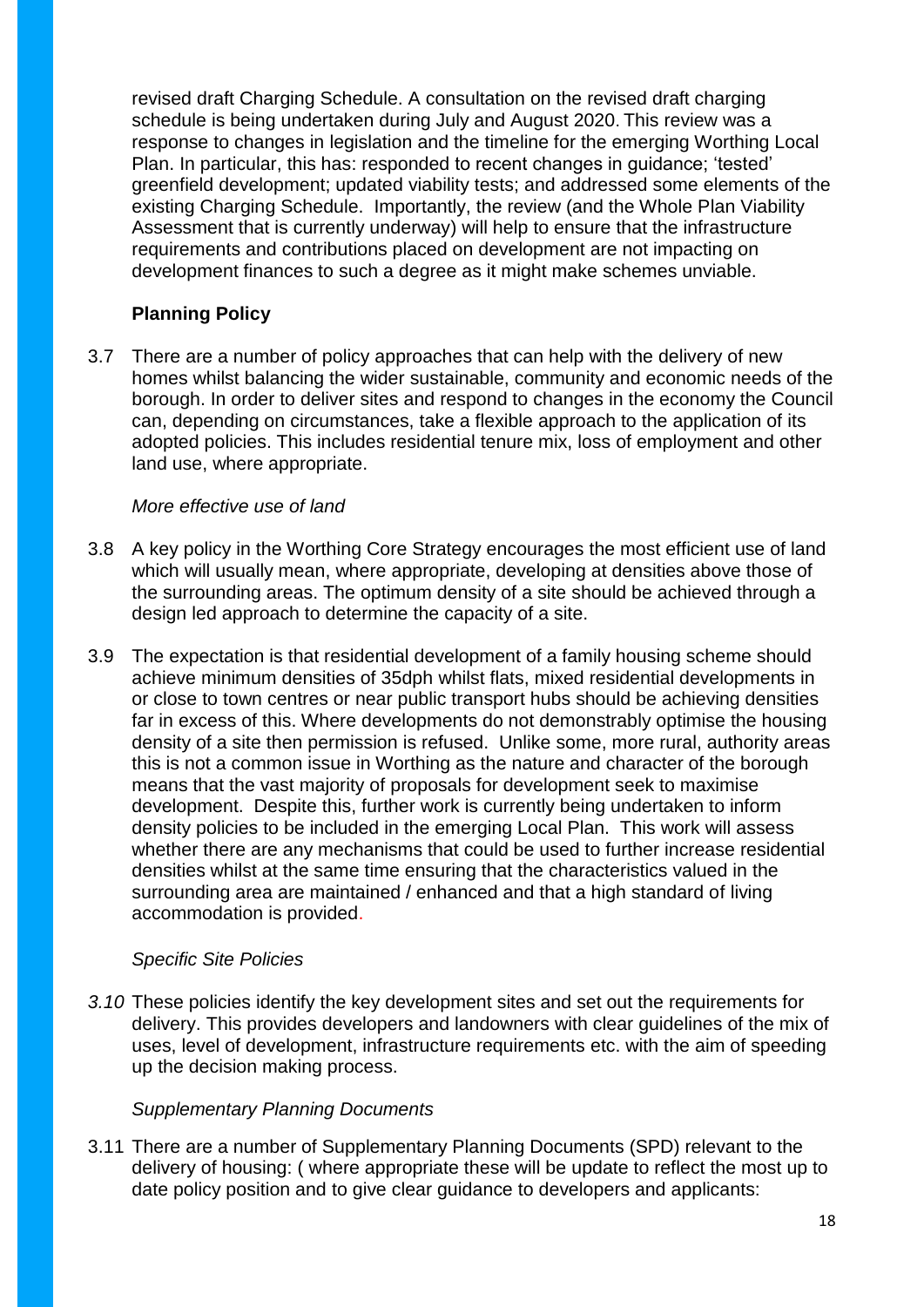*Tall Buildings Guidance SPD* - This document provides clear and consistent guidance on the design and location of tall buildings in Worthing.

*Guide to Residential Development SPD* - The purpose of this document is to provide general policy and design, guidance for all residential development. In particular, it gives more detail on how a number of Core Strategy policies will be applied.

*Space Standards SPD* - Since the introduction of national space standards relating to internal space this SPD is only used to inform applications for conversions and external space.

*Sustainable Economy SPD* - The primary purpose is to provide additional information to Core Strategy policy 4 (Protecting Employment Opportunities) and 5 (Visitor Economy). It sets out the detailed criteria that will be used to assess any loss of employment or tourism related uses. Where appropriate, residential uses will be encouraged.

*Developer Contributions SPD* - The purpose of the SPD is to summarise the different mechanisms which will be used and the relationship between them. This will help to provide clarity for developers when considering new development opportunities.

#### *Development briefs*

- 3.12 Development briefs are prepared, where appropriate, to guide the future redevelopment of specific sites. By providing more detailed site analysis and development principles they provide landowners and developers with a clear indication as to what proposals are likely to be granted planning permission which, in turn, reduces uncertainty.
- 3.13 The purpose of development briefs is to:
	- Improve the quality and consistency of advice provided to developers;
	- Improve the efficiency of the planning and development process; and
	- To improve the quality of the built environment.
- 3.14 Worthing will keep its guidance under review to ensure there is adequate information for a developer to know what is expected from new development, including at the stage of the initial investment/land purchase, and to ensure the relationship between local and national policy guidance is clear. There will also need to be a full review of all guidance to ensure it 'dove-tails' with new Local Plan policies in due course.

# **Improving our Planning Application Processes**

- 3.15 Whilst the Council has not identified the Development Management planning process as a barrier to delivery it does recognise the importance of monitoring its performance and addressing any issues that may arise swiftly.
- 3.16 It can be seen from the data below on determining planning applications that the Council's performance and the speed of decision making is good and delays in the system are minimal. It can therefore be concluded that the authority has an efficient decision making process in place.

### *Percentage of applications determined within the prescribed timetable*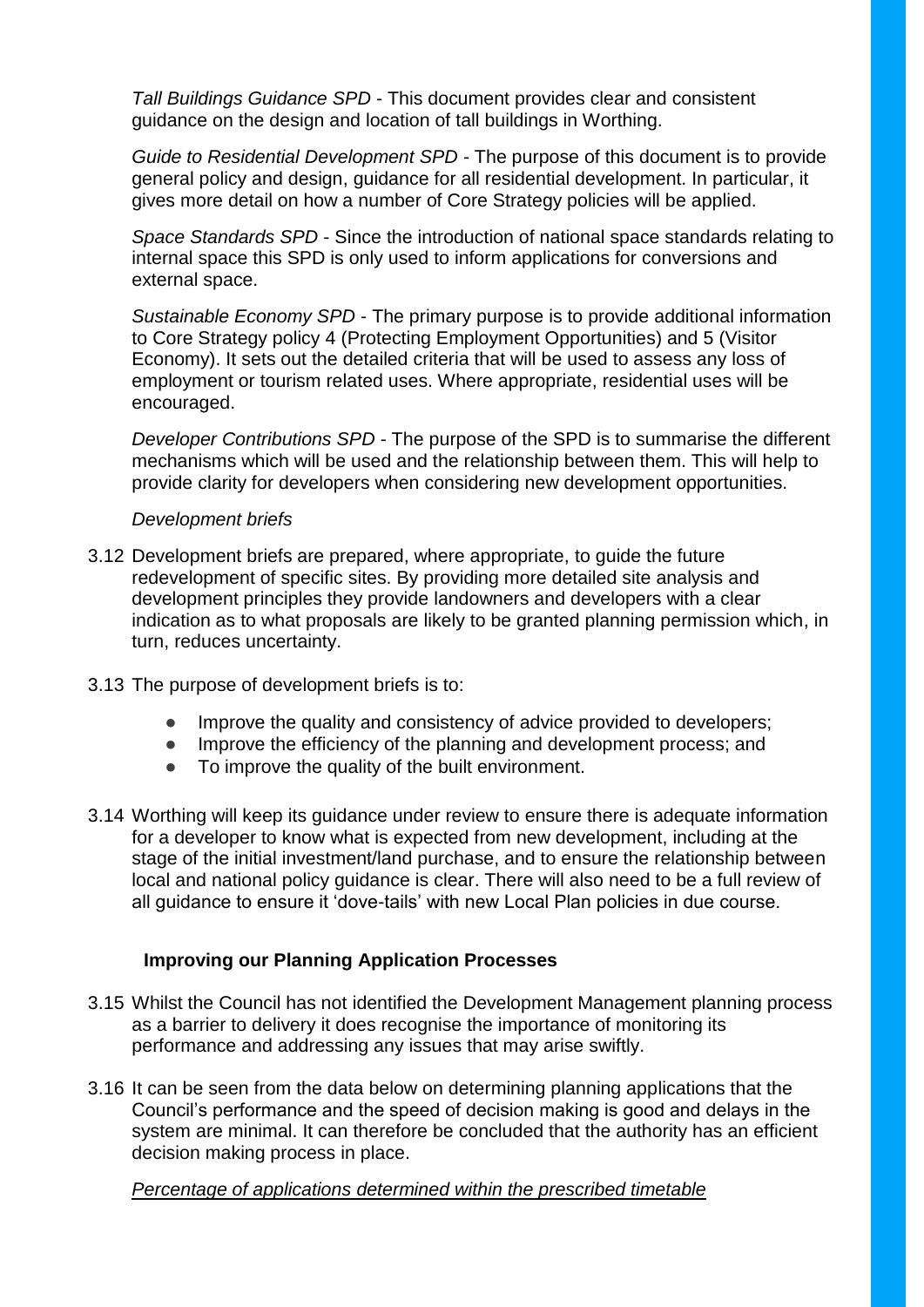| Year      | <b>Total</b><br><b>Applications</b> | <b>Majors</b> | <b>Minors</b> | <b>Others</b> |
|-----------|-------------------------------------|---------------|---------------|---------------|
| 2014/2015 | 1,102                               | 79%           | 74%           | 80%           |
| 2015/2016 | 689                                 | 92%           | 77%           | 80%           |
| 2016/2017 | 716                                 | 94%           | 85%           | 89%           |
| 2017/2018 | 731                                 | 92%           | 83%           | 85%           |
| 2018/2019 | 749                                 | 71%           | 84%           | 90%           |
| 2019/2020 | 736                                 | 89%           | 84%           | 94%           |

*Principal Planning Officer (Major Applications)* 

3.17 There are a number of major development sites that are due to come forward over the Plan period. In order to ensure that are dealt with in the most efficient manner the Council has a dedicated Principal Planning Officer (Major Applications) with responsibility to provide detailed pre-application advice, enter into early stage negotiations in respect of S106 Agreements/CIL and liaise with other Council departments and other stakeholders. The aim is to ensure that the application process through to decision making is as smooth as possible by providing continuity and greater certainty for all parties involved.

*Pre-Application Advice Service*

3.18 To save unnecessary delays in the planning application process the Council has successfully introduced a Pre-Application Advice Service.

# *Planning Performance Agreements*

3.19 In the last few years the Council has entered into planning performance agreements with a number of applicants to provide a tailored project management framework for handling a development proposal from pre-application stage through to decision and any compliance with conditions. These have been used successfully on some of the major development schemes and will continue to be used where appropriate.

### *Major Projects & Investments Team*

3.20 An experienced cross-discipline Major Projects and Investments team has been set up to allow the Council to be more proactive in identifying issues and barriers to housing delivery on major sites. Part of their remit is to develop close working relationships with land owners/developers of the key sites across the borough together with infrastructure providers and other departments in the Council in order to unlock barriers to delivery. This includes a full review of the Council's own 'estate' and a more proactive land assembly and 'commercial' approach to site delivery if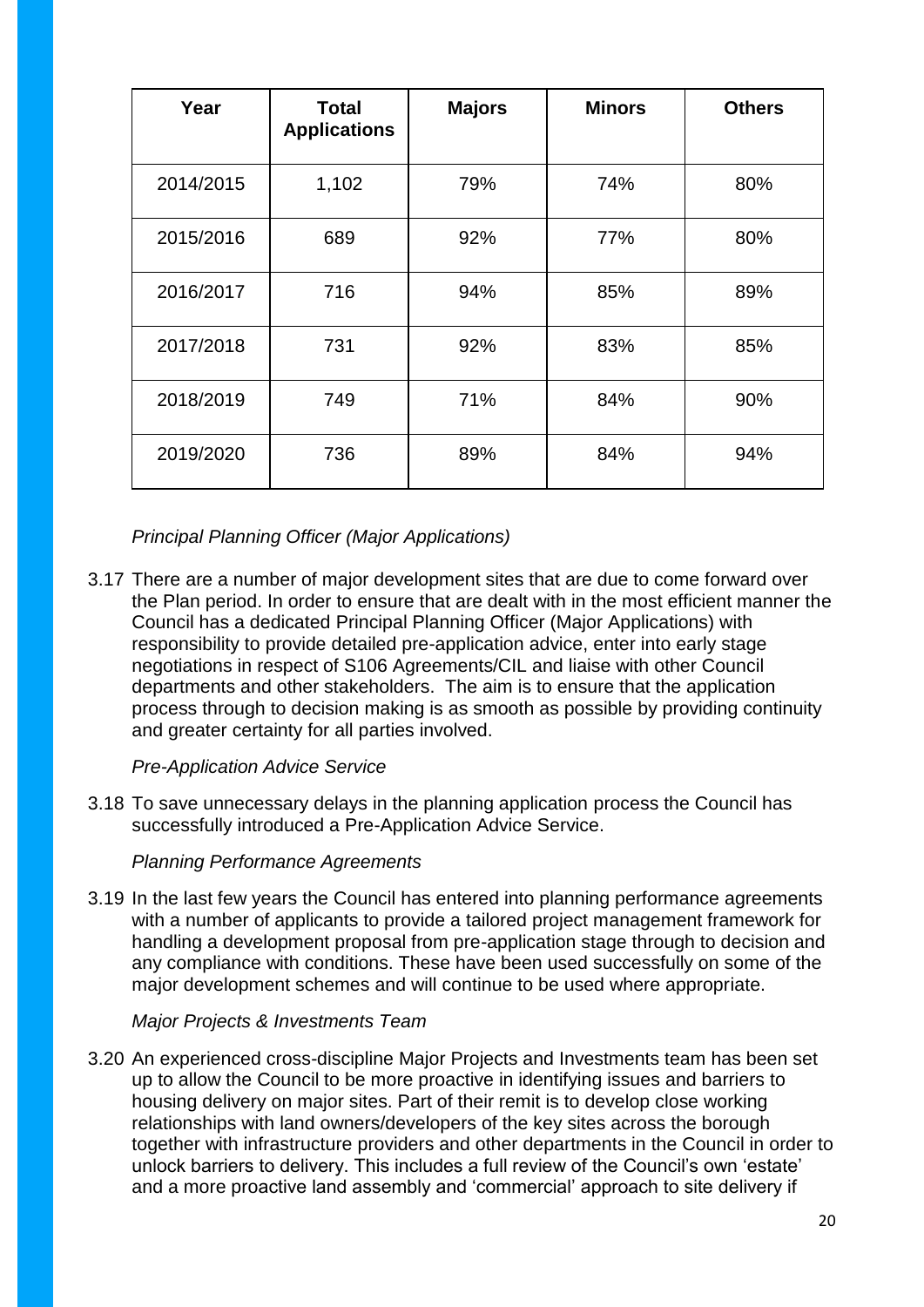required. They have been successful in leveraging public funding where available and developing business cases to help unlock sites.

3.21 The Council has appointed a Development Manager to oversee both the delivery of council owned sites and to identify any opportunities to acquire land in the private sector which could be developed for new homes.

## **Other initiatives to support housing delivery**

#### *Council Owned Land*

3.22 The Council as a landholder has identified a number of its own sites that may be surplus to requirements and is currently considering further sites to bring forward additional homes as part of an asset management review. This allows the Council to prioritise and use resources to unblock any barriers to delivery as well as providing more delivery certainty.

#### *Land in Private Ownership*

3.23 A number of the major/strategic sites, which are critical to the delivery of the housing strategy, are controlled by the volume/national housebuilders who are also developing large sites in neighbouring local authorities. This could be a significant factor in slowing delivery rates as volume housebuilders are known to limit the release / commencement of development sites in order to maintain strong demand within the housing market area. The Council continues to work closely with these key developers/landowners and others to ensure the housing trajectory reflects the most realistic delivery timescales.

### *Affordable Homes Delivery Group*

3.24 The Council has recently set up a cross service group to address the significant shortfall of affordable housing provision across the borough. The primary focus of the affordable homes delivery group is to identify opportunities for the delivery of affordable homes through more efficient use of Council owned land, together with the acquisition of land and premises for redevelopment.

### *Working Groups and Cross Boundary Working*

- 3.25 Planning Officers meet regularly with other districts and boroughs in West Sussex as part of Duty to Co-operate and to consider a range of cross boundary issues, including addressing the delivery of housing. This has allowed for best practice to be disseminated that when implemented could help to 'unblock delivery constraints. Work under the Duty to Co-operate has also included the consideration of development proposals within Worthing that could, in turn, help to deliver additional housing growth within neighbouring authority areas.
- 3.26 The Council is also a member of the West Sussex and Greater Brighton Strategic Planning Board, which seeks to jointly address strategic planning and development issues. It maintains a close working relationship with the Coast to Capital Local Economic Partnership. The constituent authorities have prepared a Local Strategic Statement (LSS) which sets out long term strategic objectives and spatial priorities for delivering these in the short to medium term. The Board is currently in the early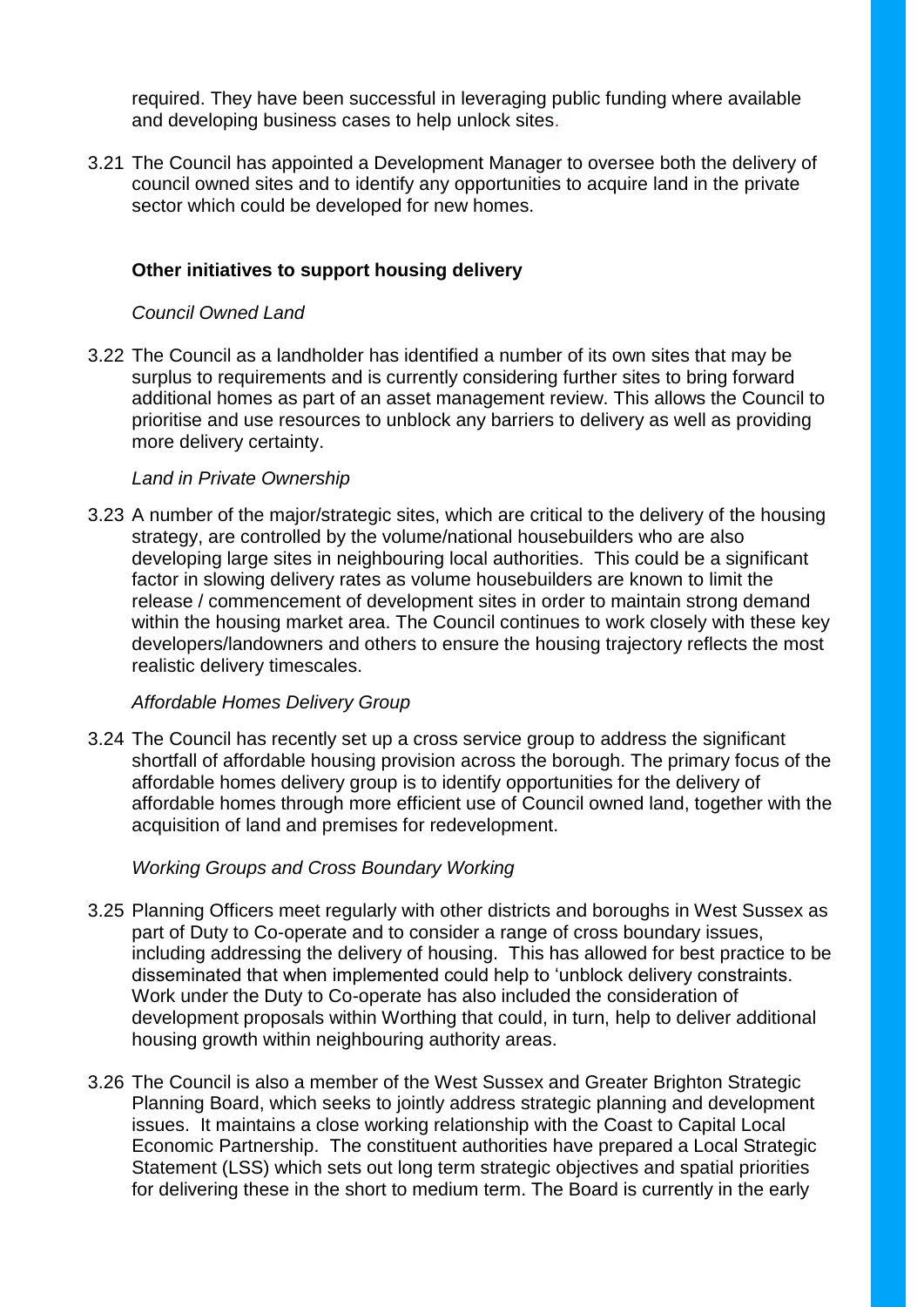stages of preparing the third revision to the LSS (LSS3) which will explore options for meeting the area's unmet needs for housing, employment and infrastructure. LSS3 will develop a longer-term strategy for the sub-region over the period 2030-2050. This will be a non-statutory strategic planning framework to help guide the future location and delivery of development to be identified and allocated within the constituent Local Plans.

3.27 Housing delivery is a key consideration and the Borough Council has made it known to other local authorities within the Partnership that, despite taking a very positive approach to development, that Worthing will not be able to meet its housing needs. As a consequence, requests have been made to neighbouring authorities as part of the 'Duty to Co-operate' to ask whether they have any potential to help meet some of Worthing's housing shortfall.

## *Agents Forum*

3.28 The Councils Place and Investment Team has set up an Agents Forum comprising key residential and commercial agents. The purpose is to create an open forum for dialogue about trends and issues impacting on development arising across the Borough.

### *Corporate Marketing*

3.29 The Council has sought to raise the profile of the Borough and the key development opportunities it offers. Initiatives include a dedicated website 'Adur and Worthing Invest' and the production of magazine 'Building Adur and Worthing 'which is published regularly. This keeps residents, businesses and prospective investors upto-date with all the latest developments.

### *Supporting Investment in Worthing*

3.30 Worthing Borough Council, with the support of West Sussex County Council and other partners, has developed a vision for how the town will continue to be transformed in the future. The Council and other local partners are offering a 'ready to deliver' commitment. In practice, this means investors in Worthing can expect, direct contact with Council leaders and senior officers, a dedicated Economy Directorate with an experienced cross-disciplinary team. Where appropriate, the Council will be willing to consider flexible approaches to planning, development and tenure mix and a willingness to use public sector land assets directly and indirectly. Furthermore, the Council will provide a 'commercial' approach, encourage proactive land assembly and lever public funding where available for developing business cases.

### *Relationship with developers, landowners and agents*

- 3.31 The Council recognises the fundamental importance of building relationships with developers, landowners and agents within the borough.
- 3.32 Contact with these partners is an essential part of assessing whether sites are available for development as part of the Strategic Housing Land Availability Assessment. This is carried out on a regular basis to ensure that only those sites that are genuinely available can be considered as part of the potential housing land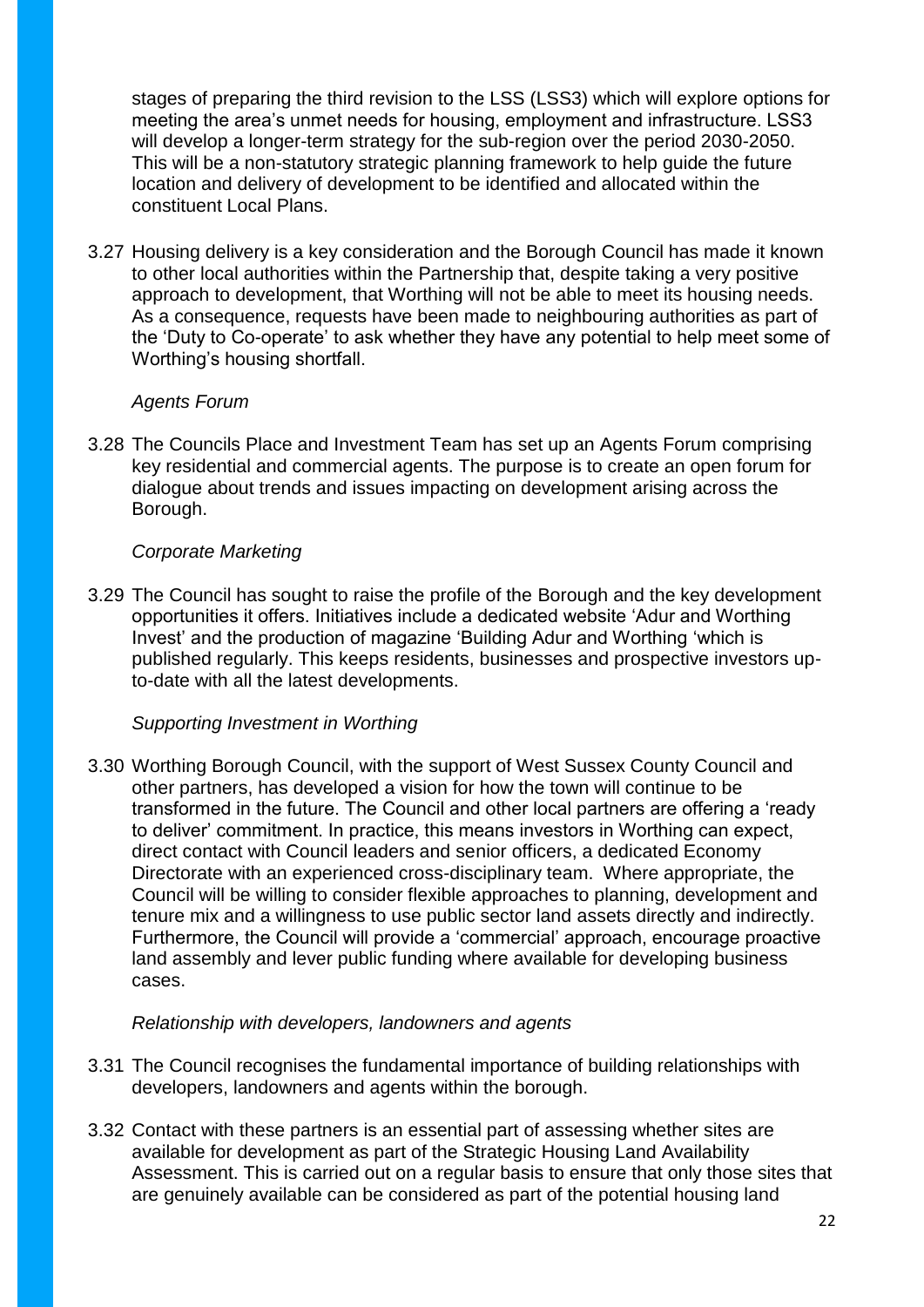supply. As part of this, a 'Call for Sites 'exercise is undertaken regularly. As previously mentioned the most recent 'Call for Sites' was undertaken by the Council in early 2020. The results are currently being analysed, and an updated SHLAA will be published in late 2020.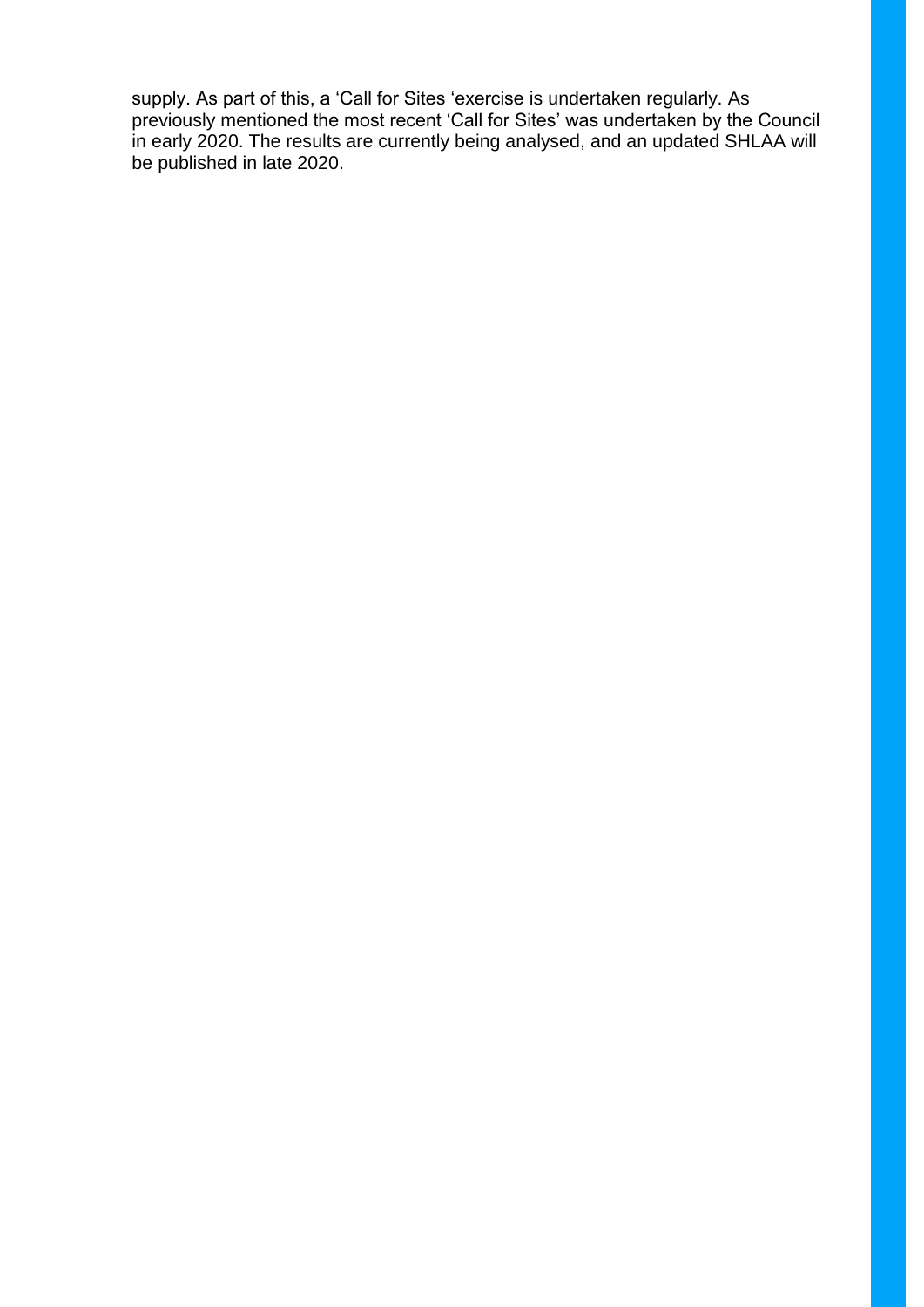# **4. Monitoring and Next Steps**

# **Monitoring**

- 4.1 Housing delivery is monitored jointly by West Sussex County Council and Worthing Borough Council and is reported through the Annual Monitoring Report published each December (to cover the preceding financial year). This includes an update on sites identified in the Strategic Housing Land Availability Assessment and Self Build and Custom Housebuilding Register. In addition, the Council maintains and updates annually the Brownfield Register.
- 4.2 Whilst the Council has excellent monitoring systems in place, as good practice, the Housing Delivery Test Root Cause Analysis Datasheet, produced by the Planning Advisory Service, has been used in an effort to improve this. This tool will continue to be used when to assist in the evaluation of individual sites as information on the progression of individual sites through the planning process becomes available.
- 4.3 The results of the Housing Delivery Test will be reported through the Worthing Members Working Group and, where necessary, the Action Plan will be reviewed and published in line with the requirements of the National Planning Policy Framework. Any changes in legislation, government policy or practice guidance will also be reflected in any update.

# **Next Steps**

4.4 This is the second Action Plan produced by the Council and annual reviews are anticipated in future years. To help increase future housing delivery, the Council would welcome suggestions on any future actions from interested stakeholders.